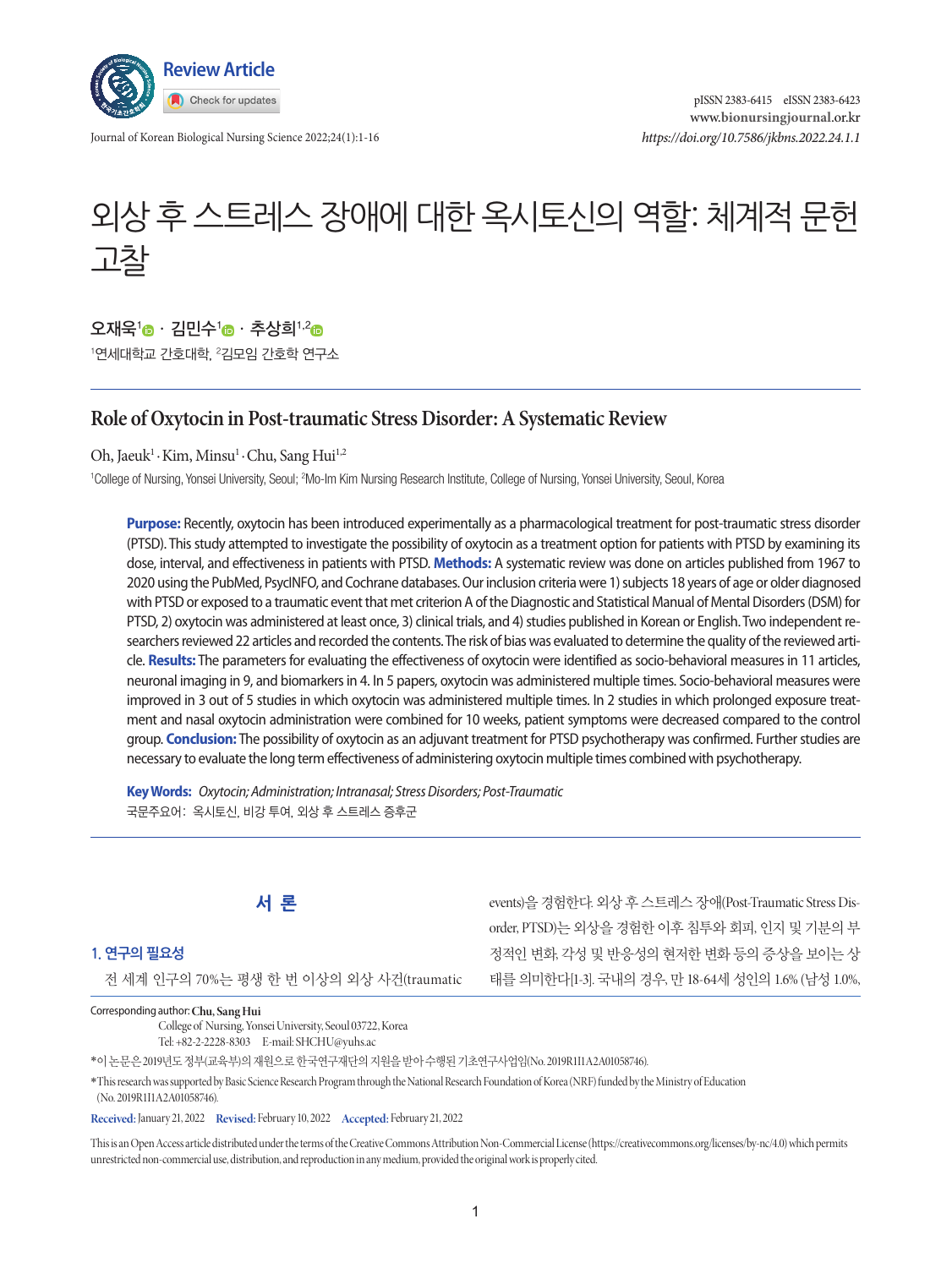여성 2.1%)가 평생 1번 이상 PTSD 진단을 받는 것으로 알려져 있으 며, 일본 1.3%, 동유럽 2.4%, 서유럽 4%, 미국 6.8%, 캐나다 9.2% 등 세 계적으로 다양한 PTSD 평생 유병률이 보고되었다[4-7]. 약 80-90% 의 PTSD 환자는 우울장애, 불안장애, 자살위험, 해리위험, 물질사 용장애를 동반하고[1,4], 대인관계와 직장생활을 하는데 어려움을 겪을 뿐만 아니라 만성 질환 위험 증가, 노화 가속화 및 조기 사망 증가와도 연관성이 보고된 바 있다[4,8].

최근 외상 후 스트레스 장애의 치료 약물로 옥시토신(oxytocin) 의 비강투여가 시도되고 있다[1]. 옥시토신은 인체 외부와 내부의 자극(심리적인 스트레스 등)에 대한 반응을 조절하는 hypothalamic-pituitary-adrenal (HPA) axis 중 시상하부(hypothalamus)에서 만들 어지는 신경호르몬(neurohormone)으로 주로 실방핵(paraventricular nuclei)과 시각로위핵(supraoptic nuclei)에서 합성되어 뇌하수체 후엽(posterior pituitary)이나 신경뇌하수체(neurohypophysis)에서 혈 액으로 분비된다[9-13]. 흔히 자궁 수축을 도와 분만을 촉진하고 모 유를 분비시키는 호르몬으로 알려져 있지만, 이 외에도 뇌의 여러 부위에 작용하여 불안과 스트레스를 감소시키고 친 사회적인 행동 을 촉진하는 작용이 보고되었다[9-13]. 인체는 스트레스를 받으면 스트레스에 대항하기 위해 부신피질에서 혈압, 맥박, 호흡을 증가시 키고 근육과 감각 기관을 민감하게 하는 코르티솔(Cortisol)을 생성 하는데[14], 옥시토신은 HPA axis의 음성 피드백을 통해 이 코르티 솔 수치를 스트레스를 받기 전 상태로 낮추고 유지하는 데 관여한 다고 알려져 있다[15]. 또한, 옥시토신은 혐오스러운 자극에 대한 공 포/불안 행동과 관련이 있는 편도체(amygdala)의 반응성을 감소시 키고[16,17], 안정 시(resting state), 대뇌피질변연계(corticolimbic) 영역 과의 연결성을 증가시켜 불안과 공포를 완화시키는 것으로 알려져 있다[12,18,19]. 공감 능력[16,17]과 감정 인식 능력[12,18,19]을 향상시 키고, 개인 간의 신뢰와 애착을 촉진하는 등 옥시토신의 친 사회적 효과가 선행연구에서 보고되었다[20].

PTSD의 원인이 되는 높은 스트레스를 주는 외상 경험은 HPA axis와 시교차상핵(suprachiasmatic nucleus)에 영향을 주어 내인성 옥시토신의 합성과 방출을 감소시키는 것으로 알려졌다[21,22]. 내 인성 옥시토신의 감소는 HPA axis의 코르티솔에 대한 음성 피드백 을 약화시켜 고코르티솔혈증(hypercortisolemia)이 유발되고, 편도 체를 과활성화시켜 스트레스 자극에 과도한 반응을 보이게 한다 [23,24]. 최근, 비강을 통한 외인성 옥시토신의 투여는 PTSD를 진단 받거나 정신적 외상을 겪은 대상자에게 스트레스에 대한 호르몬 적·주관적 반응을 감소시키고, 신체 항상성을 회복시키며[25], 감정 인식, 대인관계, 신뢰 및 친 사회적 행동과 같은 사회적 인식 능력을 개선하는것으로보고되었다[3,26-28].

현재 PTSD의 치료에는 약물치료보다 심리치료가 더 효과적이고 우선적인 치료로 고려되고 있다[29,30]. 경험적 근거가 잘 확립된 심 리치료는 인지행동치료(cognitive behavioral therapy, CBT), 인지처리 치료(cognitive processing therapy, CPT), 인지치료(cognitive therapy, CT), 지속노출치료(Prolonged Exposure, PE)를 포함한 노출치료 등 이 있고, 안구운동 민감화 소실 및 재처리(eye movement desensitization and reprocessing, EMDR)와 내러티브 노출치료(Narrative Exposure Therapy, NET)도 효과적인 치료로 간주된다[29,30]. 미국 심리 학회(American Psychological Association, APA)의 2017년 PTSD 치료 가이드라인에 따르면, fluoxetine, paroxetine, sertraline 등의 선택적 세로토닌 재흡수 억제제(Selective serotonin reuptake inhibiotors, SS-RIs)와 venlafaxine 같은세로토닌및노르에피네프린재흡수억제제 (Serotonin and norepinephrine reuptake inhibitors, SNRIs) 등이 PTSD 치료약물로 권고되고 있다. 심리치료(CBT, CPT, CT, PE)가 강력히 권고되고 있는 것에 반해, PTSD 치료약물은 근거가 불충분하여 조 건에 따라 권고되는 '보통(moderate)'의 강도로 권고되고 있다[31]. 그 러나, 현재 심리치료가 1/3 정도의 환자에서는 효과가 없고, 경제적, 시간적인 문제로 심리치료를 지속하기 어렵거나 근거기반치료를 제공할수있는지역사회내전문가부재는심리치료의주된제한요 인으로 작용한다[32,33]. 따라서, PTSD 치료를 위한 효과적인 약리 학적중재개발필요성은지속적으로증가하고있다[34].

PTSD 환자를 대상으로 옥시토신을 일회 투여한 논문을 체계적 문헌 고찰한 Giovanna 등[35]의 연구에서는 옥시토신 투여가 교감 신경 활성도(sympathetic tone)와 코르티솔(cortisol) 수준을 감소시 키고 뇌 기능을 개선시키는 등, PTSD 증상의 치료 효과 가능성을 확인했다. 그러나, 선행연구는 옥시토신을 일회성으로 투여한 연구 만 포함하여, 다회 투여를 필요로 하는 약물치료의 효과로 일반화 하기 어려운 제한점을 가지고 있다. 따라서 본 연구에서는 PTSD 증 상을 가진 대상자에게 옥시토신을 일회 또는 다회 투여한 논문을 문헌고찰 하여, PTSD 치료제로서 옥시토신 비강투여의 가능성을 확인하고자 한다. 또한 전문 의료인이 수행하는 정맥 주입 등이 아 닌, 비강을 통해 자가 투여할 수 있다는 점에서 PTSD 환자에 대한 간호 수행의 복잡성을 낮출 수 있다. 이로써 더욱 효과적인 간호 중 재를 설계할 수 있다는 측면에서 옥시토신을 다회 비강 투여하는 것의효과성을확인할필요가있다.

#### **2. 연구의 목적**

본 연구는 PTSD에 대한 옥시토신의 투여조건과 그 치료효과를 파악함으로써 옥시토신의 외상 후 스트레스 장애의 치료제로서의 가능성을 확인하고자 한다. 이를 위한 구체적인 연구 목적은 다음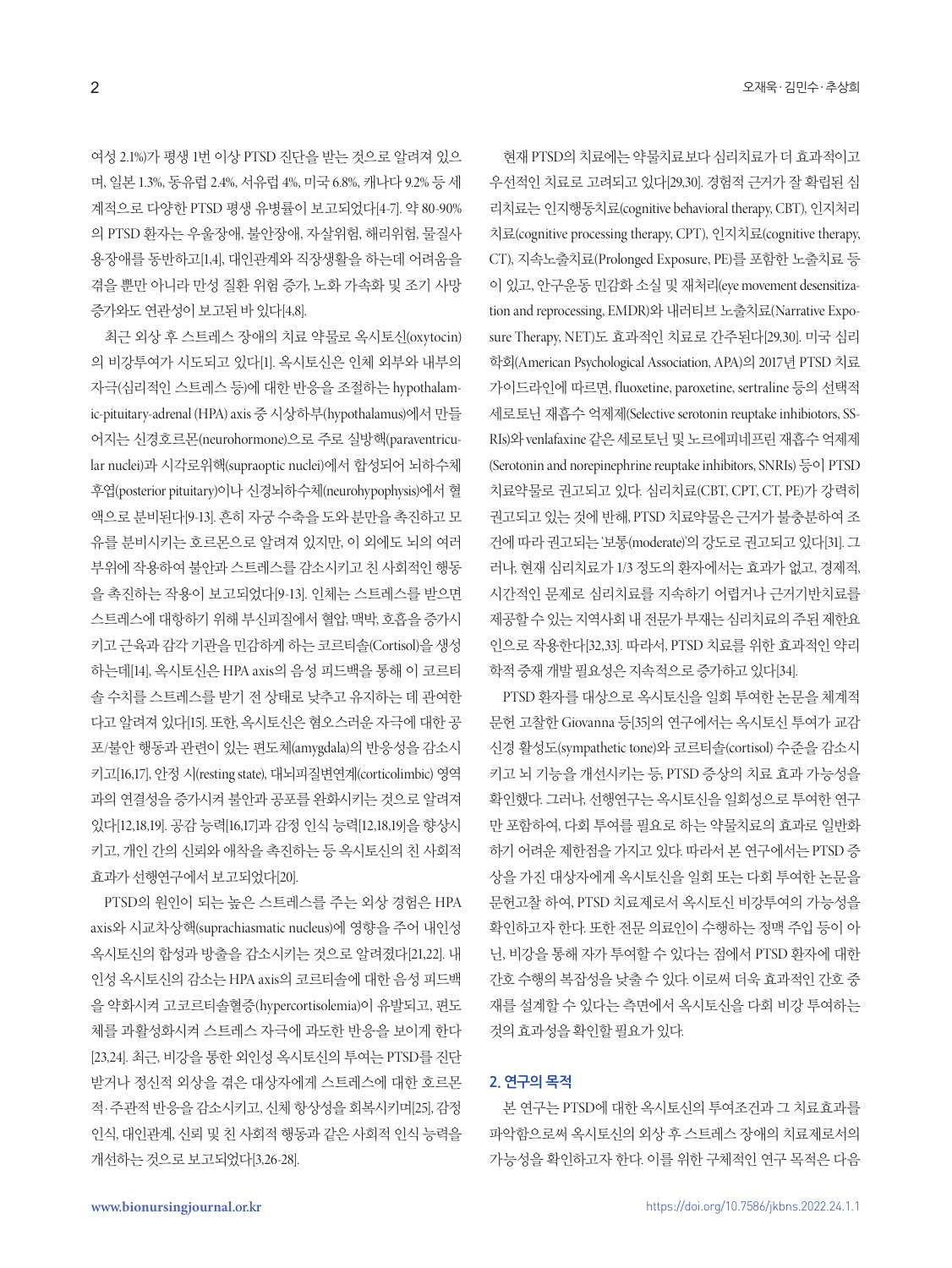#### 과같다.

- 1) 옥시토신을 PTSD의 치료에 적용한 연구들의 대상자 특성과 옥시토신투여조건을파악한다.
- 2) PTSD에 적용한 옥시토신의 치료적 효과 평가 측정 방법과 결 과를파악한다.

#### **3. 연구 방법**

#### 1) 연구 설계

본 연구는 PTSD 진단을 받았거나, 외상적 사건에 노출된 참가자 를 대상으로 옥시토신 투여조건과 그 효과와 관련된 연구 동향을 분석하기 위한 체계적 문헌고찰 연구이다.

#### 2) 문헌 선정기준과 제외기준

문헌 검색은 2021년 1월 20일부터 27일까지 이루어졌으며, 2021년 1월 20일 이전에 발간된 모든 연구 논문을 대상으로 검색하였다. Preferred Reporting Items for Systematic Reviews and Meta-analyses (PRISMA)의 가이드라인을 따라서 PubMed, PsycINFO, CINAHL 데 이터베이스를 활용하였다. "stress disorders, post-traumatic [MeSH Terms]", "oxytocin [MeSH Terms]", "clinical trial", "placebos [MeSH

Terms]", "randomized controlled trial" 등의 영문 검색어를 사용하였 다. 선정기준은 다음과 같다. (1) PTSD 진단을 받았거나 PTSD에 대 한 정신장애(병) 진단통계편람(Diagnostic and Statistical Manual of Mental Disorders, DSM)의 criterion A를 충족할 수 있는 외상적 사건 에 노출된 만 18세 이상 대상자, (2) 옥시토신을 1회 이상 투여하고, (3) 임상시험 연구를 진행한, (4) 한국어 또는 영어로 출판된 원문 확 보가 가능한, (5) 무작위대조시험(Randomized control trial, RCT) 연 구만 포함시켰다. 제외기준은 (1) 비실험연구이거나, (2) 만 18세 미만 참가자를 대상자로 하거나, (3) 학위논문이나, (4) 초록만 존재하는 논문은제외하였다.

#### 3) 문헌 검색 및 선정

연구자 두 명이 동일한 문헌 추출 형식으로 데이터베이스와 검색 엔진을 이용하여 검색하였고, 검색된 문헌에서 중복 논문을 제거 한 후 선정 및 제외 기준에 따라 논문의 제목, 초록, 원문을 단계적 으로 검토하였다. 모든 단계는 독립적으로 진행한 뒤 연구 회의를 통해 두 연구자의 결과 일치 여부를 파악하고 다음 단계로 진행하 였으며, 의견이 불일치하는 경우 제 3연구자와 회의를 통해서 합의 후 진행하였다. 검색된 문헌은 서지관리프로그램인 EndNote X9.2

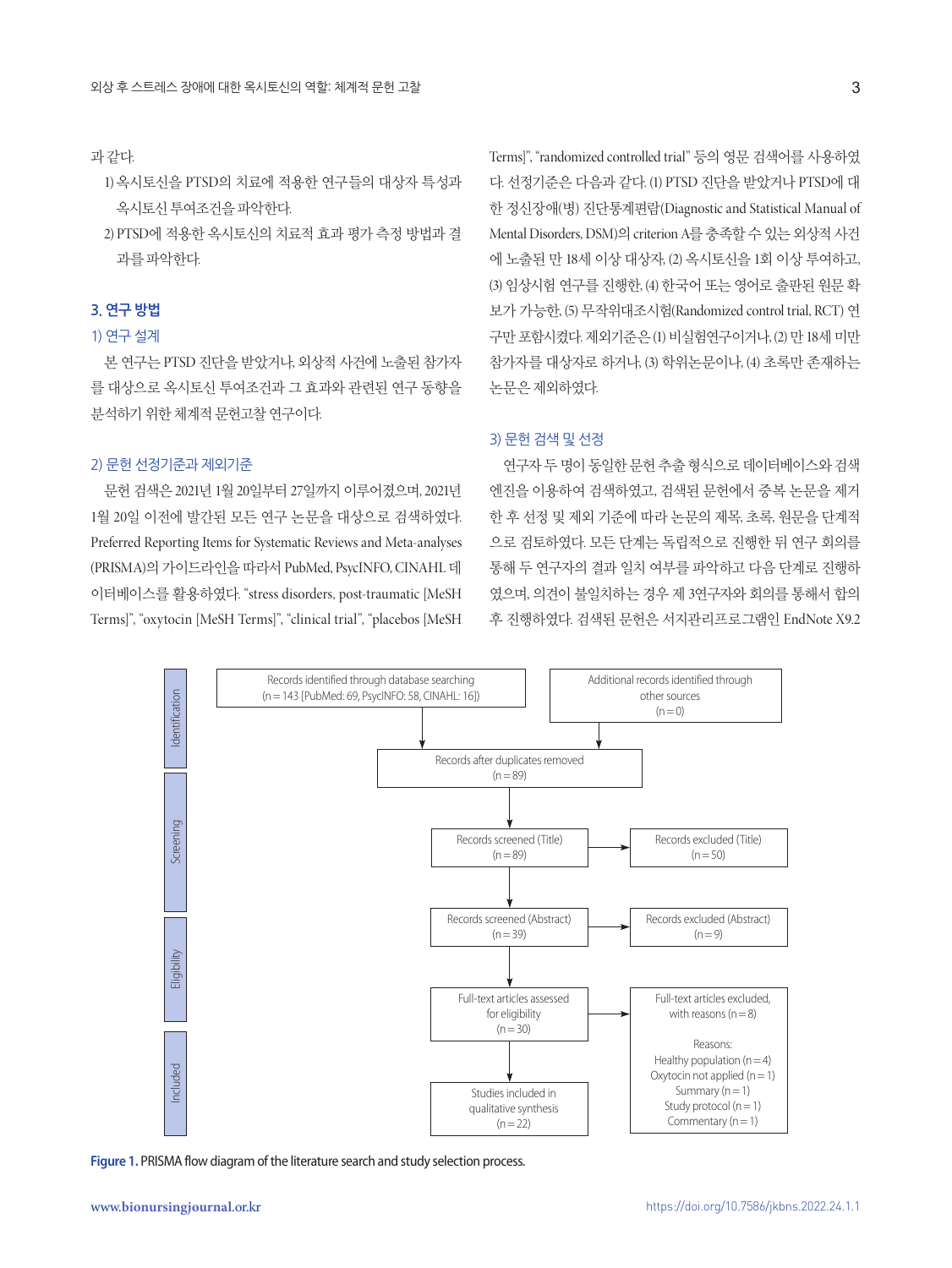를 이용하여 검토하고 정리하였다. PubMed에서 69편, PsycINFO에 서 58편, CINAHL에서 16편으로 총 143편의 논문이 검색되었다. 총 143편의 논문 중 중복되는 논문 54편을 제거한 뒤 89편의 논문의 제목을 검토한 후, 39편의 논문의 초록을 검토하여 9개의 논문을 제외하였다. 남은 30개의문헌중최종적으로 22편의문헌을선정하 였다. 제외한 8개의 논문은 건강한 집단만을 대상으로 연구했던 논 문이 4편, 옥시토신을 투여하지 않은 논문이 1편, 요약 형태의 논문 이 1편, 연구 프로토콜만 제시한 논문이 1편, 논평 형태의 논문이 1 편있었다(Figure 1).

#### 4) 자료 추출 및 분석

2명의 독립된 연구자가 최종 선정된 22편의 문헌을 읽고 자료추 출 양식에 따라 내용을 정리하였다. 자료추출 양식에는 저자, 국가, 실험 디자인, 대상자 수와 성별, 나이, 투여한 옥시토신 용량, 플라시 보 종류와 용량, 대조군의 종류와 수를 포함하였다. 또한, 옥시토신 투여 효과를 평가하기 위해 실험참여자에게 부과된 수행 과제(task) 가 있는 경우 그 내용을 기록하였다. 결과평가 측정기준은 사회행 동지표(CAPS-5, PCL-5, RSDI 등), 생물표지자(biomarker)지표(코르 티솔, 옥시토신 등), 신경영상지표(fmri)로 구분하여 결과를 분석하 였다.

그 중 주로 사용된 사회행동지표에는 CAPS-5, PCL-5, RSDI 등이 있다. DSM 진단기준에 기반한 CAPS는 증상을 총 5가지 군집으로 분류하여 측정하고, 합산하여 증상의 심각도를 평가하는데, 총점 을 기준으로 20점 단위로 증상의 심각도를 분류하여 증상 거의 없 음/경증/역치 이하/중간 정도/중증으로 분류한다[36]. Weathers 등 (2013)에 의해 개발된 PCL-5는 20문항으로 구성되었으며, 지난 한 달간 경험한 환자의 증상 정도를 평가한다. PCL-5는 PTSD에 대한 보조진단 도구로, 증상 점수를 합산하여 평가하는데, 총점은 80점 으로 임계치인 31-33점 이상으로 평가된 경우에만 치료가 효과적인 것으로알려져있다[37].

#### 5) 문헌의 질 평가

문헌의 질 평가는 코크란의 비뚤림 위험 평가 도구(Cochrane risk of bias tool)[38]를 사용하여, 무작위 번호 생성(random sequence generation), 배정은닉(allocation concealment), 연구 참여자와 연구자 맹 검(blinding of participants and personnel), 결과 평가 맹검(blinding of outcome assessment), 불충분한 결과 자료(incomplete outcome data), 선택적 결과 보고(selective outcome reporting)와 기타 편향(e.g., potential conflict of interest) 여부를 평가하였다. 두 명의 연구자 간의 초기 일치도는 93% 였으며, 불일치하는 경우 제3의 연구자와 회의

를통해서합치하였다.

## **연구 결과**

#### **1. 게재 논문의 특성**

포함된 22편의 모든 논문에서 옥시토신을 비강 스프레이(Nasal spray)로 투여하였으며, 22편의 논문 중 다회 투여를 시행한 5편의 논문에서는 40 IU를 사용하였다. 17개는 일회투여로 20 IU (3편) or 24 IU (6편) or 40 IU (8편)를 투여하였고, 20 IU만을 사용한 연구가 6 편, 40 IU만을 사용한 연구가 8편이었다. 또한 10편의 논문이 네덜란 드에서, 8편이 미국에서, 3편이 이스라엘에서 이루어졌고, 독일에서 1편의 연구가 이루어졌다. 연구 디자인은 피험자 간 설계(between subject design, BS) 혹은 피험자 내 설계(within subject design, WS)로 분류하였다. 피험자 간 설계 연구 디자인을 사용한 논문이 9편, 피 험자내 설계 연구 디자인을 사용한 논문이 13편이었다(Table 1).

#### **2. 연구 대상자의 특성과 옥시토신 투여 방법**

대상자는 성인(만 18세 이상)으로, 연구 대상자의 평균 연령대를 기준으로 보았을 때, 20대에 대한 논문이 1편, 30대가 7편, 40대가 12 편, 50대가 1편, 확인 불가한 논문이 1편이었다. 남성만을 대상으로 한 논문이 5편이었고, 여성만을 대상으로 한 논문은 1편이었다. 연 구 대상자 수는 17-188명 사이였고, 남녀 모두를 포함한 논문에서의 남성의 비율은 전체적으로 41-82.3%였다. 또한 다회 투여를 시도한 연구 중에서는 40 IU씩 하루에 두 번, 7일 혹은 8일 동안 투여한 논 문이 2편 있었다. 40 IU를 매주 투여하면서 총 8주 동안 진행한 논문 이 2편, 10주 동안 진행한 논문이 1편이었다. 다회 투여 논문 중 2편 에서는 지속노출치료(Prolonged exposure therapy, PE)와 병행하여 옥시토신의 효과를 측정하였고 외상 후 스트레스 장애 척도(Clinician administered PTSD scale, CAPS)를 사용하여 증상 완화를 평가 하였다.

#### **3. 옥시토신의 치료적 효과 평가 측정 방법과 결과**

22편의 연구는 공통적으로 PTSD 증상의 완화를 목적으로 진행 되었다(Table 2). 구체적으로는, 부족한 감정 조절 능력 개선과 관련 된 논문이 11편, 설문지를 통해 증상 심각도 개선을 평가한 논문이 6편, 손상된 보상회로 반응성을 확인하려고 했던 논문이 2편, 동반 된 알코올 사용 장애 증상 개선 정도를 보거나 사회적 스트레스, 코 르티솔(cortisol) 농도를 관찰하거나, 뇌 활동의 변동성을 측정했던 연구가 각각 1편씩 있었다.

증상개선을확인하기위해 15개의논문에서는수행과제를실시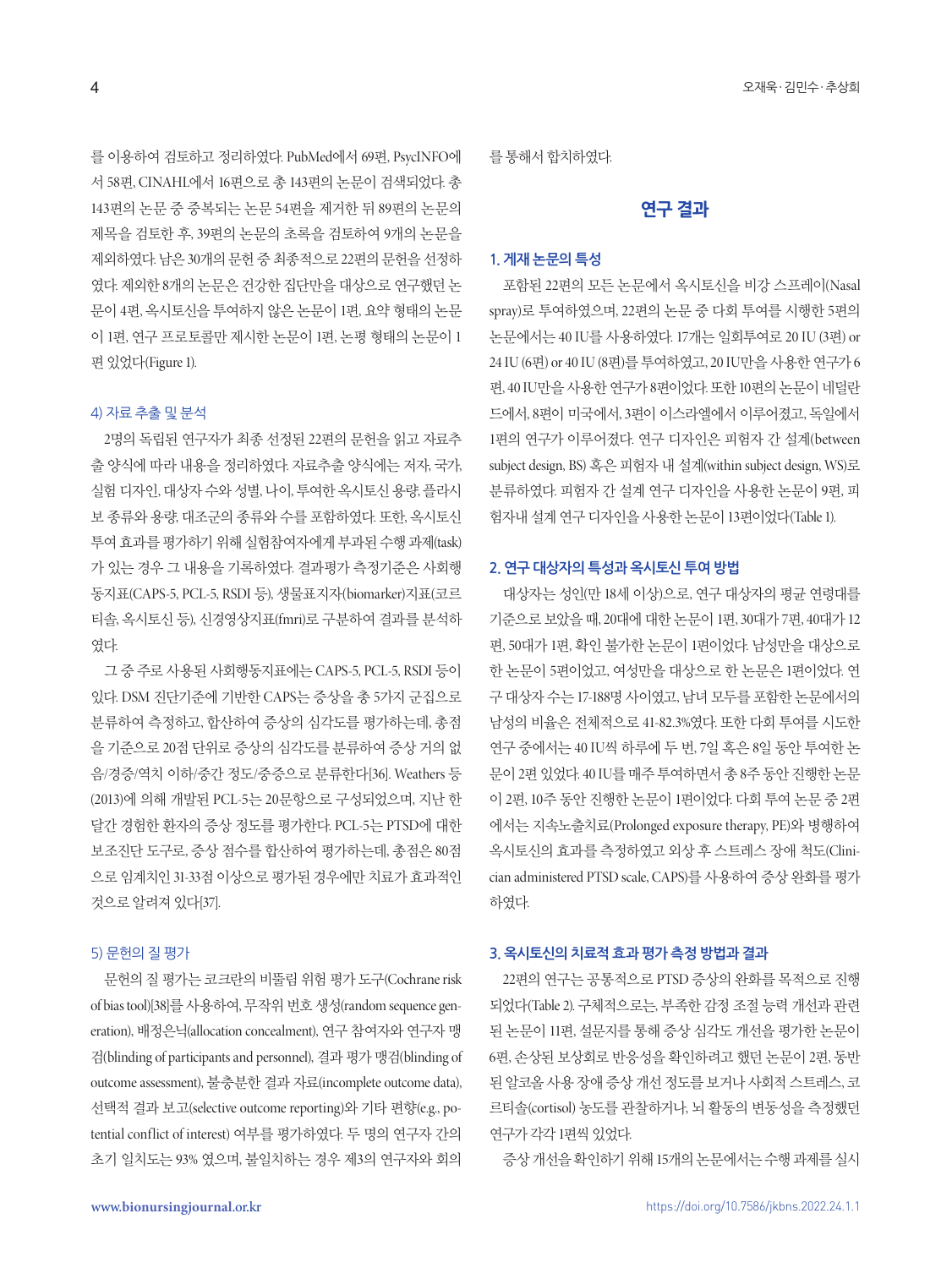|                                             | Country     | Design        | (OT, placebo) | N male (%) | Mean age | INOT Administration                                                                                           | Placebo                                                                                                | Control group                   |
|---------------------------------------------|-------------|---------------|---------------|------------|----------|---------------------------------------------------------------------------------------------------------------|--------------------------------------------------------------------------------------------------------|---------------------------------|
| Single administration                       |             |               |               |            |          |                                                                                                               |                                                                                                        |                                 |
| $(1993)$ $[$ A1]<br>Pitman et al.           | USA         | BS.           | 43 (15, 15)   | 43 (100.0) | 44.2     | 20 IU, 1 hr before OA                                                                                         | Placebo (saline) in 2-mL solution<br>(same used for INOT)                                              |                                 |
| Eidelman et al<br>$(2015)$ $[A2]$           | Israel      | SM            | 28 (28, 28)   | 28 (100.0) | 27.0     | 24 IU, 45 min before OA                                                                                       | Placebo, custom-designed to match 15 trauma-unexposed<br>drug minus OT                                 |                                 |
| $(2016)^{+}[A3]$<br>Palgi et al.            | Israel      | WS            | 32 (32, 32)   | 23 (72.0)  | 43.4     | 24 IU, 45 min before OA                                                                                       | Same saline solution where OT was<br>dissolved but without the drug<br>itself. Placebo, not specified. | 30 matched healthy controls     |
| (2016a) [A4]<br>Frijling et al.             | Netherlands | SS            | 44 (24, 20)   | 18 (41.0)  | 30.8     | 40 IU, 45 min before OA                                                                                       | 0.8% NaCl solution                                                                                     |                                 |
| $(2016b)$ [A5]<br>Frijling et al.           | Netherlands | BS.           | 41 (23, 18)   | 17(41.4)   | 36.0     | 40 IU, 45 min before OA                                                                                       | 0.8% NaCl solution                                                                                     | $\mathsf{I}$                    |
| $(2016a)$ <sup>++</sup> [A6]<br>Koch et al. | Netherlands | SW            | 37 (37, 37)   | 21 (56.8)  | 40.2     | 40 IU, 45 min before OA                                                                                       | Saline, NaCl 0.9%                                                                                      | 40 police officers without PTSD |
| $(2016b)$ <sup>§</sup> [53]<br>Koch et al.  | Netherlands | SW            | 37 (37, 37)   | 21 (56.8)  | 40.2     | 40 IU, 45 min before OA                                                                                       | Saline, NaCl 0.9%                                                                                      | 40 police officers without PTSD |
| $(2016)^{5}$ [A8]<br>Nawijn et al.          | Netherlands | WS            | 40 (40, 40)   | 21 (52.5)  | 40.7     | 40 IU, 50-70 min before OA                                                                                    | Saline, NaCl 0.9%                                                                                      | 37 trauma-exposed               |
| $[64]$ $(2017)'$<br>Palgi et al.            | Israel      | SW            | 32 (32, 32)   | 23 (72.0)  | 43.4     | 24 IU, 45 min before OA                                                                                       | Placebo, not specified                                                                                 | 30 matched healthy controls     |
| $(2017)$ [A10]<br>Sack et al.               | Germany     | $\frac{1}{2}$ | 35 (35, 35)   | 0(0.0)     | 39.8     | 24 IU, 45 min before OA                                                                                       | Same ingredients as the INOT spray<br>$except$ OT                                                      | 10 healthy female controls      |
| $(2017)^*$ [A11]<br>Nawijn et al.           | Netherlands | WS            | 40 (40, 40)   | 21 (52.5)  | 40.7     | 40 IU, 50-70 min before OA                                                                                    | Saline, NaCl 0.8%                                                                                      | 37 trauma-exposed               |
| (2018a) [A12]<br>Flanagan et al.            | USA         | SW            | 17(17, 17)    | 9(52.9)    | 36.3     | 24 IU, 45 min before OA                                                                                       | Saline, not specified                                                                                  | 16 childhood trauma exposed     |
| (2019a) [A13]<br>Flanagan et al.            | USA         | SW            | 33 (33, 33)   | 15 (45.5)  | 37.8     | 24 IU, 45 min before OA                                                                                       | Saline                                                                                                 | 16 childhood trauma exposed     |
| (2019b) [A14]<br>Flanagan et al.            | USA         | SS            | 67 (32, 35)   | 67 (100.0) | 49.0     | 40 IU, 45 min before OA                                                                                       | Saline                                                                                                 |                                 |
| $(2019)$ [A15]<br>Koch et al.               | Netherlands | WS            | 37 (37, 37)   | 21 (56.0)  | 40.2     | 40 IU, 80 min before OA                                                                                       | Saline, NaCl 0.9%                                                                                      | 40 police officers without PTSD |
| $(2019)$ [A16]<br>Stauffer et al.           | USA         | SM            | 47 (47, 47)   | 47 (100.0) | 50.6     | 20 or 40 IU, 30 min before OA                                                                                 | Placebo, not specified                                                                                 |                                 |
| $(2020)$ $[A17]$<br>Morrison et al          | USA         | SM            | 97 (97, 97)   | 97 (100.0) | 49.6     | 20 or 40 IU or placebo each week, for Placebo, not specified<br>3 weeks, each done 135 min before<br>$\delta$ |                                                                                                        | 43 healthy male                 |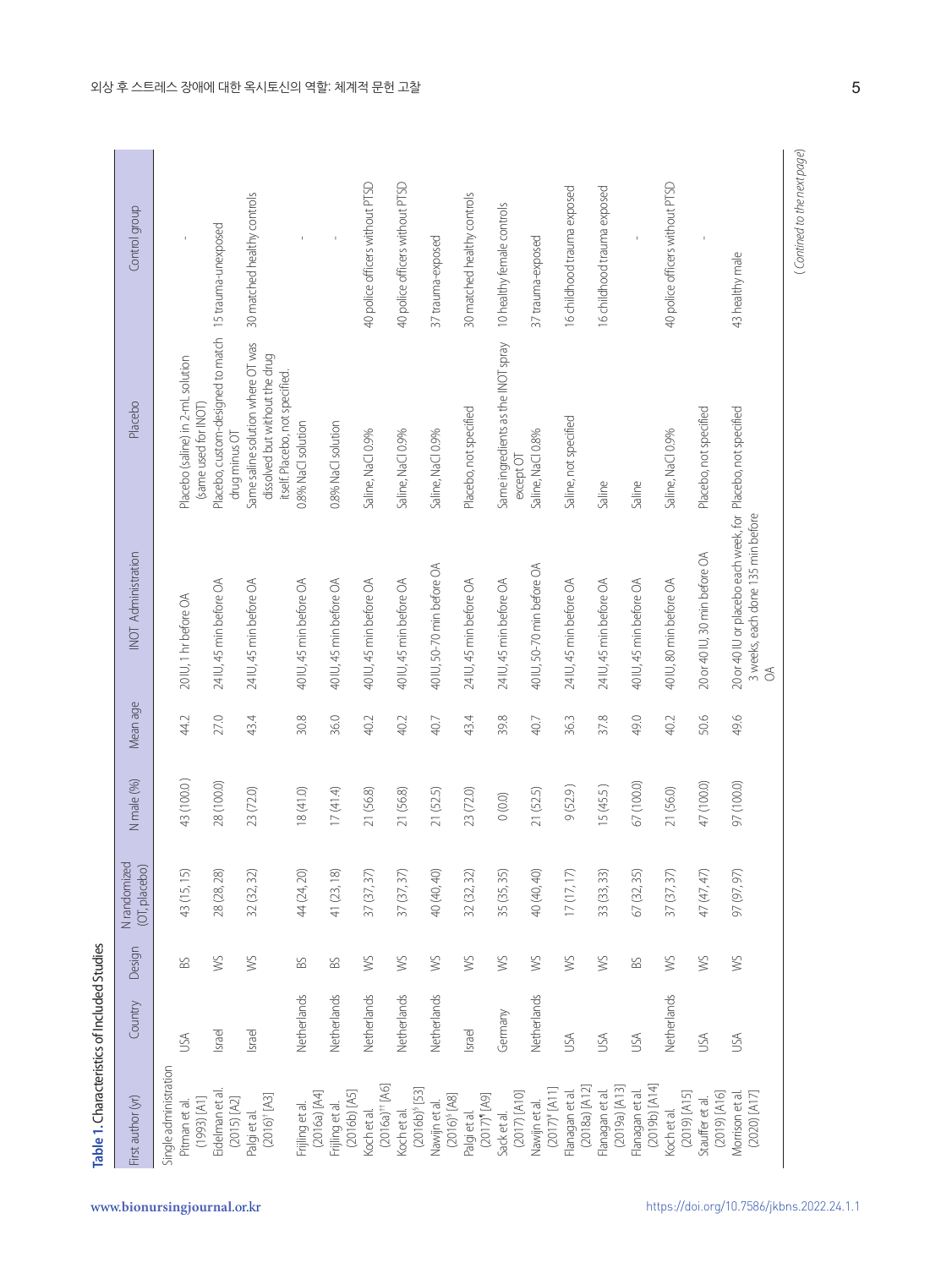| Table 1. Contined                                                                                                                      |             |        |                               |               |          |                                                                                                                                                                                                                                                                                                                                              |                         |                                                                      |
|----------------------------------------------------------------------------------------------------------------------------------------|-------------|--------|-------------------------------|---------------|----------|----------------------------------------------------------------------------------------------------------------------------------------------------------------------------------------------------------------------------------------------------------------------------------------------------------------------------------------------|-------------------------|----------------------------------------------------------------------|
| First author (yr)                                                                                                                      | Country     | Design | N randomized<br>(OT, placebo) | N male (%)    | Mean age | INOT Administration                                                                                                                                                                                                                                                                                                                          | Placebo                 | Control group                                                        |
| Multiple administration                                                                                                                |             |        |                               |               |          |                                                                                                                                                                                                                                                                                                                                              |                         |                                                                      |
| $(2017)$ [A18]<br>Zuiden et al.                                                                                                        | Netherlands | BS     | 107 (53, 54)                  | 54 (50.5)     | 35.5     | days posttrauma) 40 IU BID (80 IU/<br>day) for 8 days, OA at 1.5, 3, and 6<br>Assess CAPS at baseline (within 10<br>months posttrauma                                                                                                                                                                                                        | Saline, NaCl 0.9%       | 54 adults with moderate to severe<br>acute distress                  |
| [2018b) [A19]<br>Flanagan et al.                                                                                                       | USA         | BS     | $17 \, (8,7)$                 | 14(82.3)      | 43.8     | 40 IU each week, for 8 weeks, each<br>done 45 min before OA                                                                                                                                                                                                                                                                                  | Placebo, not specified. | 18 trauma-exposed                                                    |
| $(2020)$ $[A20]$<br>Engel et al.                                                                                                       | Netherlands | SS     | 100(49, 51)                   | 54 (54.0)     | 34.2     | days posttrauma) 40 IU BID (80 IU/<br>day) for 7 days, OA at 1.5, 3, and 6<br>Assess CAPS at baseline (within 10<br>months posttrauma                                                                                                                                                                                                        | Placebo, not specified  | conception, 19 naturally cycling<br>27 women using hormonal<br>women |
| (2020) [A21]<br>Flanagan et al                                                                                                         | USA         | SS     | 188 (94, 94)                  | Not specified |          | 5, 10, and at 3, 6 months follow-up<br>min before PE session, OA at week<br>week, for 10 weeks, each done 30<br>Not specified Assess CAPS at baseline, 40 IU each                                                                                                                                                                            | Saline                  | 94 veterans with PTSD                                                |
| $(2020)$ $[A22]$<br>Sippel et al.                                                                                                      | Netherlands | BS     | 13(6, 7)                      | 10(76.9)      | 42.8     | Each done 45 min before PE session,<br>week, for 8 weeks (PE session 2 to 9),<br>Assess CAPS at baseline 40 IU each<br>OA at session 10                                                                                                                                                                                                      | Placebo, not specified  | 7 PTSD patients with placebo                                         |
| BID = twice a day (morning and evening); PE = Prolonged exposure.<br>INOT = Intranasal oxytocin; PTSD = post-traumatic stress disorder |             |        |                               |               |          | Each symbol represents the identity of the sample between papers; "Same as Palgi, 2017 [A9]; "Same as Koch, 2019 [A15]; "Same as Koch, 2016 [A6]; Koch, 2019 [A15]; "Same as Nawjin, 2017[A16];<br>BS=between-subject study; WS=within-subject study; IU= international unit; OA=Outcome assessment; CAPS=Clinician-Administered PTSD Scale; |                         |                                                                      |
| "Same as Palgi, 2016 [A3]; "Same as Nawjin, 2016 [A8].                                                                                 |             |        |                               |               |          |                                                                                                                                                                                                                                                                                                                                              |                         |                                                                      |
|                                                                                                                                        |             |        |                               |               |          |                                                                                                                                                                                                                                                                                                                                              |                         |                                                                      |
|                                                                                                                                        |             |        |                               |               |          |                                                                                                                                                                                                                                                                                                                                              |                         |                                                                      |
|                                                                                                                                        |             |        |                               |               |          |                                                                                                                                                                                                                                                                                                                                              |                         |                                                                      |
|                                                                                                                                        |             |        |                               |               |          |                                                                                                                                                                                                                                                                                                                                              |                         |                                                                      |
|                                                                                                                                        |             |        |                               |               |          |                                                                                                                                                                                                                                                                                                                                              |                         |                                                                      |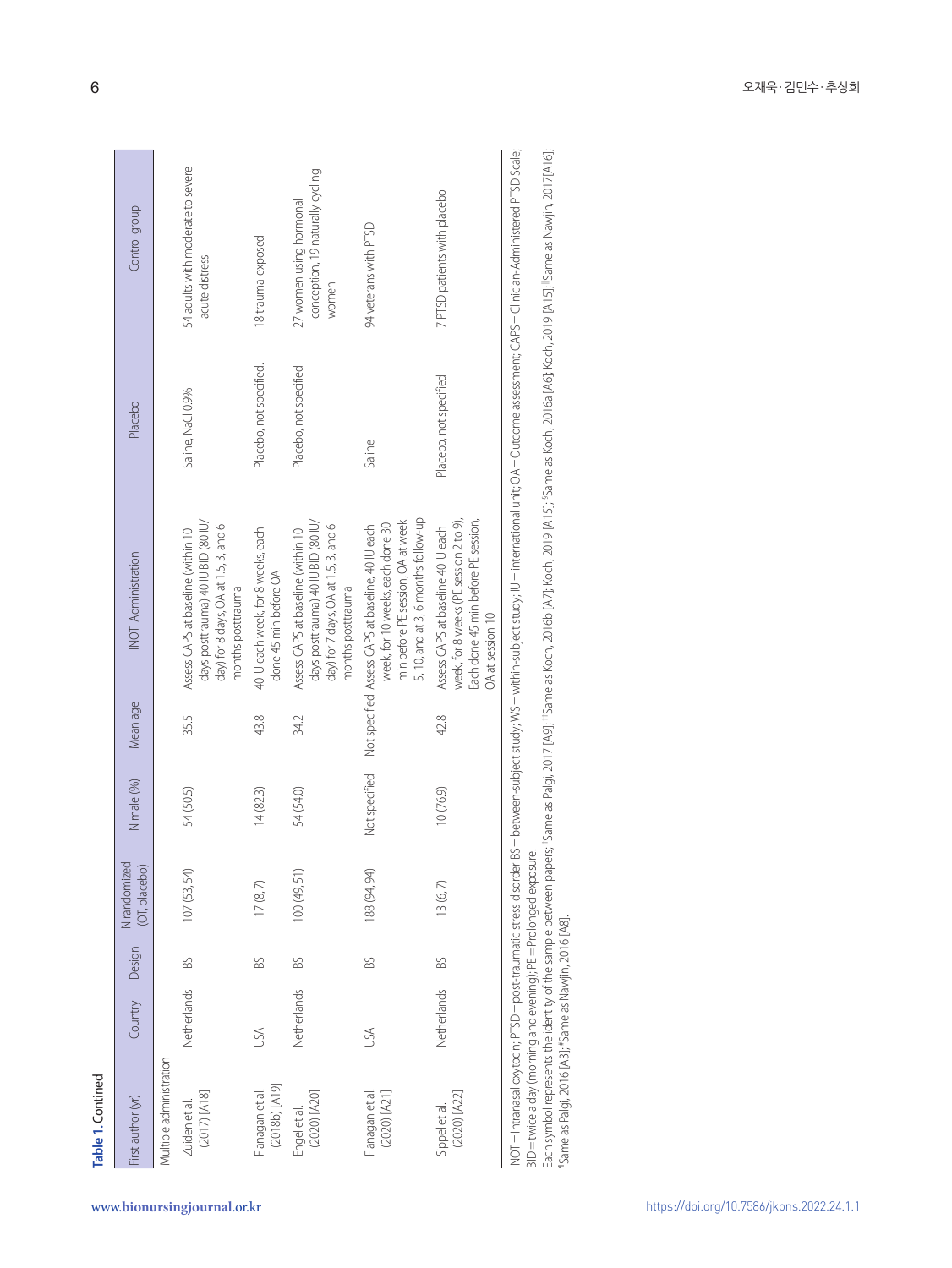하여 평가했지만 7편읜 논문에서는 수행 과제를 실시하지 않았다. 5편의 연구에서 얼굴 맞추기 과제(face-matching task)를 실시하여 옥시토신이 부정적인 감정적 반응을 감소시키는지 확인하였고, 옥 시토신 투여 후 보상(reward)기전의 반응성을 확인하거나, 기억력 (memory) 향상 정도를 파악하기 위한 과제를 시행하였다.

22편의 논문에서 이용한 옥시토신의 효과성 평가 도구(parameter)는 사회 행동 측정(Socio-behavioral measure) 11편, 신경 영상 (Neuronal imaging) 9편, 생물표지자(Biomarkers) 4편으로 확인되었 다. 사회 행동의 변화를 관찰한 논문에서는 주로 설문지를 사용했 는데 Clinician-Administered PTSD Scale for DSM-5 (CAPS-5), PTSD checklist for DSM-5 (PCL-5), responses to script-driven imagery scale (RSDI)를 사용했다. 신경 영상을 통해 평가한 논문 9편은 모두 기능 적 자기공명 영상(functional magnetic resonance imaging, fMRI)을 사용했다. 생물 표지자를 평가 도구로 이용한 논문에서는 자율신 경계혹은내분비계지표를이용했다(Table 3).

#### 1) 사회 행동 지표 및 생물표지자 지표 결과

사회 행동 지표를 평가하여 PTSD 증상 변화 정도에 유의미한 변 화를 관찰한 논문은 총 6편이다. RSDI를 사용한 논문이 1편, CAPS-5를 사용한 논문이 3편, CAPS-5와 동시에 PCL-5를 사용한 논문이 3편이었다. 옥시토신 투여 후, 의료진이 PTSD 증상의 정도 를 평가하는 "CAPS-5" 점수가 감소한 연구 중[A21,A18], Flanagan 등 [A21]의 연구에서는, 대조군에 비해서 CAPS-5점수는 67% 감소하 고, PCL-5 점수도 61% 감소했다. RSDI 설문지를 통해 증상 완화를 관찰했던 연구[A10]와 PCL-5를 사용한 연구에서도 점수가 감소함 을 확인할 수 있었다[A21,A12,A22]. Sippel 등[A22]의 연구에서는, 치 료 전후 점수를 측정한 결과, 대조군의 경우 CAPS-5 점수가 37.29점 에서 17.71점으로, PCL-5 점수가 51.00점에서 29.71점으로, 실험군의 경우 CAPS-5 점수가 38.00점에서 13.0점으로, PCL-5 점수가 50.17점 에서 20.50점으로 감소했다. 또한 PTSD 환자의 옥시토신으로 인한 '공감 능력'의 변화를 연구한 논문도 있었는데, 옥시토신 투여 이후 동정심(compassion)이 높아졌다고 보고한 연구[A9]와 타인의 감정 과 행동을 모방할 수 있는 능력이 개선되었다는 연구가 있었다 [A17]. 생물표지자를 이용한 논문 중, 타액 코르티솔을 측정한 연구 가 2편[A20,A14], 안정 시 혈중 옥시토신이나 코르티솔을 측정한 연 구가 각 한편 씩 있었으며[A22,A20], 심박수, 피부 전도와 근전도를 관찰한 연구가 한 편 있었다[A1]. 자극을 주고, 실험군에서 낮은 반 응성을 확인한 연구도 있었다[A19].

#### 2) 신경 영상 지표 결과(fMRI)

신경영상지표를결과로삼은 9편의연구는크게두가지로분류 할수 있다. 특정 과제(task)가 주어진 후, 편도체(amygdala)를 중심으 로 하여 뇌의 다른 부위와의 연결성(connectivity)을 관찰한 연구와, 뇌의 특정 부위의 반응성(reactivity) 변화를 관찰한 연구가 있다. 연 결성을 관찰한 연구는 총 3편, 반응성 변화를 측정한 연구는 6편이 다. 과제별로 결과를 살펴보자면, 얼굴 맞추기 과제(face-matching task)를 수행한 연구에서 옥시토신투여 후, 대뇌섬(insula)과 편도체, 편도체와 복부 전두엽 피질(ventromedial prefrontal cortex, vmPFC) 의 연결성이 강화되었고[A4], 오른쪽 편도체 자체의 반응성도 활성 화되었다[A5]. 또, 다른 연구에서는 오른쪽 중심 내측 편도체와 왼 쪽복부전두엽피질의연결성이옥시토신을투여한이후남성실험 군에서 강화되었고, 여성 실험군에서 오른쪽 기저 측 편도체(basolateral amygdala)와 배측 전대상 피질(dorsal anterior cingulate cortex, dACC)의 연결성은 약화되거나[A6], 왼쪽 편도체의 반응성이 저하 되었다[A7]. 같은 과제를 적용한 다른 연구에서는 실험군과 대조군 모두 오른쪽 편도체의 반응성이 높아졌다[A6]. 집중 방해 과제(distraction task)를 수행한 연구에서는 편도체와 왼쪽 시상의 연결성이 실험군에서 높아졌다[A15]. 보상(reward)을 주는 과제를 수행한 연 구에서는 선조체(striatum)와 우배측 전대상 피질(right dorsal anterior cingulate cortex, right dorsal ACC), 오른쪽 피각(putamen)에서 반 응성이 높아졌다[A8,A11]. 기억(memory)과 관련된 과제를 수행한 연구에서는 좌배외측 전전두 피질(left dorsolateral prefrontal cortex) 과 전방 대상(anterior cingulate)의 연결성이 실험군에서 높아졌다 [A15].

#### **4. 문헌의 평가**

문헌의 질 평가는 코크란의 비뚤림 위험 평가 도구(the Cochrane Collaboration's tool for assessing risk of bias in randomized trials)[38]를 이용하여 사정하였고, 그 결과는 Table 4에 제시하였다. 무작위 번호 생성(Random sequence generation) 여부와 배정은닉(Allocation concealment) 여부는 22편의 논문 중에 5편(22.7%) [A21-A10,A14,A16]에 서만 명확하게 제시하였고, 나머지 17편의 논문에서는 충분한 정보 를 제공하지 않아 불확실(Uncertain) 등급으로 평가하였다. 연구 참 여자와 연구자 맹검(Blinding of participants and personnel) 항목은 모든 논문에서 명확히 기술되어 있었다. 그러나, 결과 평가 맹검 (Blinding of outcome assessment) 항목은 8편의 논문(36.4%)[A21- A22,A14,A19,A16]에서만 명확하게 제시하였고, 14편의 논문에서는 명확하게 제시하지 않아 불확실(Uncertain)으로 평가하였다. 결과 자료가 완전하지 않다고 판단되는 논문은 없었으나, 결과를 선택적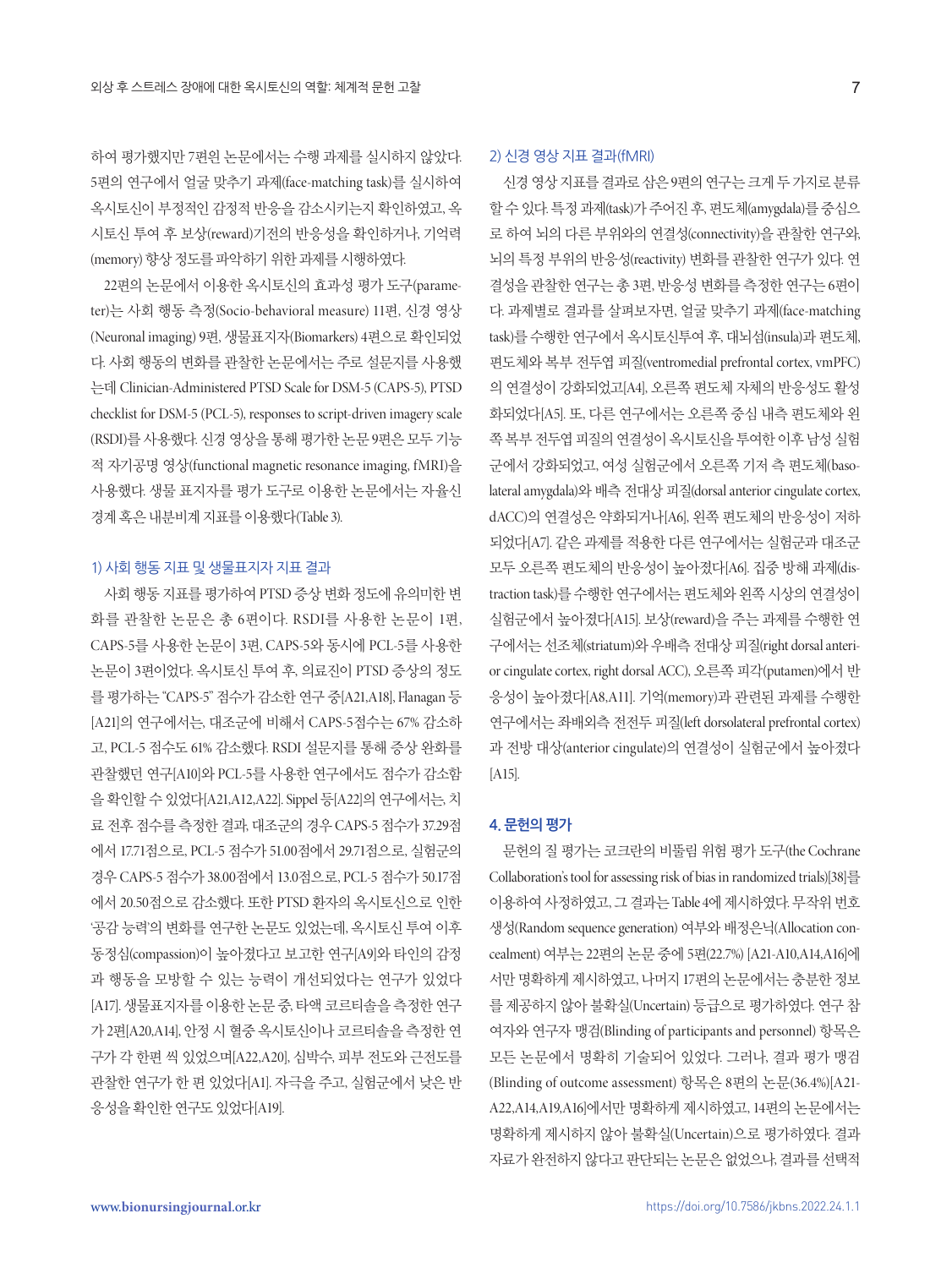| Author (yr)                                                | Purpose                                                                                                                                                                                                                                  | Task                                     |                                                                                                                           | Parameters                                          |                                                                                                             |
|------------------------------------------------------------|------------------------------------------------------------------------------------------------------------------------------------------------------------------------------------------------------------------------------------------|------------------------------------------|---------------------------------------------------------------------------------------------------------------------------|-----------------------------------------------------|-------------------------------------------------------------------------------------------------------------|
|                                                            |                                                                                                                                                                                                                                          |                                          | Socio behavioral measures                                                                                                 | Neuronal Imaging                                    | Biomarkers                                                                                                  |
| Single administration<br>$[1993]$ $[$ A1]<br>Pitman et al. | The effects of vasopressin and OT on human emotional memory                                                                                                                                                                              | arithmetic task<br>2 min mental          |                                                                                                                           |                                                     | conductance (µS), Left lateral<br>frontalis electromyographic<br>Heart rate (BPM), Skin<br>$\sum_{i=1}^{n}$ |
| Eidelman et al.<br>$(2015)$ $[A2]$                         | The effects of OT on spontaneous brain oscillatory activity                                                                                                                                                                              | No task                                  |                                                                                                                           | Spontaneous brain activity<br>of two dIPFC regions  |                                                                                                             |
| $(2016)$ [A3]<br>Palgi et al.                              | The effects of OT on the capacity for compassion among patients with<br>PTSD and among healthy control (HC) participants                                                                                                                 | Compassion task                          | (Yoni Task, Cognitive Empathy)<br>First- and Second-Order ToM<br><b>Biological Motion Task</b><br>Compassion              |                                                     |                                                                                                             |
| (2016a) [A4]<br>Frijling et al.                            | connectivity of amygdala-centered emotion regulation and salience<br>networks in recently trauma-exposed individuals with moderate-to-<br>The effects of a single OT administration on resting-state functional<br>severe acute distress | Face-matching task                       |                                                                                                                           | Resting-state functional<br>connectivity            |                                                                                                             |
| $(2016b)$ [A5]<br>Frijling et al.                          | The effects of OT on amygdala reactivity to happy, neutral, and fearful faces Face-matching task<br>in recently trauma-exposed individuals                                                                                               |                                          |                                                                                                                           | Amygdala reactivity                                 |                                                                                                             |
| (2016a) [A6]<br>Koch et al.                                | prefrontal areas (vmPFC) and salience processing areas (insula and dACC;<br>and functional connectivity of BLA and CeM amygdala subregions with<br>The effects of a single intranasal OT administration on subjective anxiety            | Face-matching task                       | Anxiety, nervousness, happiness, CeM, BLA Amygdala<br>and sadness visual analog<br>scales (VAS, 0-100)                    | functional connectivity                             |                                                                                                             |
| $(2016b)$ $[AJ]$<br>Koch et al.                            | The effects of OT on amygdala reactivity towards emotional faces in<br>trauma-exposed police officers with and without PTSD                                                                                                              | Face-matching task                       |                                                                                                                           | Bilateral amygdala reactivity                       |                                                                                                             |
| $(2016)$ [A8]<br>Nawijn et al                              | monetary reward and loss anticipation in trauma-exposed police officers<br>The effects of OT administration on neural motivational processing during<br>with and without PTSD, using a monetary incentive delay (MID) task               | A monetary incentive<br>delay (MID) task |                                                                                                                           | Reward pathway reactivity                           |                                                                                                             |
| $[64]$ (7102)<br>Palgi et al.                              | Explore empathic deficits in PTSD and to characterize the association<br>between such deficits and the severity of PTSD symptoms                                                                                                         |                                          | Cognitive Empathy (ToM task)<br>Biological Motion Task Emotional Empathy (anger,<br>disgust, fear, happiness,<br>sadness) |                                                     |                                                                                                             |
| $(2017)$ [A10]<br>Sack et al.                              | The effects of OT on provoked PTSD symptoms in female PTSD patients                                                                                                                                                                      | The trauma script<br>challenge           | Provoked PTSD symptoms (RSDI<br>questionnaire)                                                                            |                                                     |                                                                                                             |
| $(2017)$ [A11]<br>Nawijn et al.                            | potentially decrease sensitivity to social punishment in PTSD patients<br>The effects of OT to enhance neural sensitivity to social reward and                                                                                           | The social incentive<br>delay (SID) task |                                                                                                                           | reward and punishment<br>Neural responses to social |                                                                                                             |
| $(2018a)$ $[412]$<br>Flanagan et al.                       | between individuals with PTSD resulting from childhood trauma versus<br>individuals who had childhood trauma exposure but did not develop<br>The effects of OT on amygdala reactivity to negative emotional cues<br>PTSD                 | N-back task                              | Working memory performance                                                                                                | cingulate connectivity<br>Left DLPFC-anterior       |                                                                                                             |
| $(2019a)$ $[413]$<br>Flanagan et al.                       | among childhood-trauma exposed individuals with PTSD and without<br>The effects of OT versus placebo on amygdala reactivity to fearful faces<br>PTSD                                                                                     | recognition task<br>Facial affect        |                                                                                                                           | Left and right amygdala<br>responses reactivity     |                                                                                                             |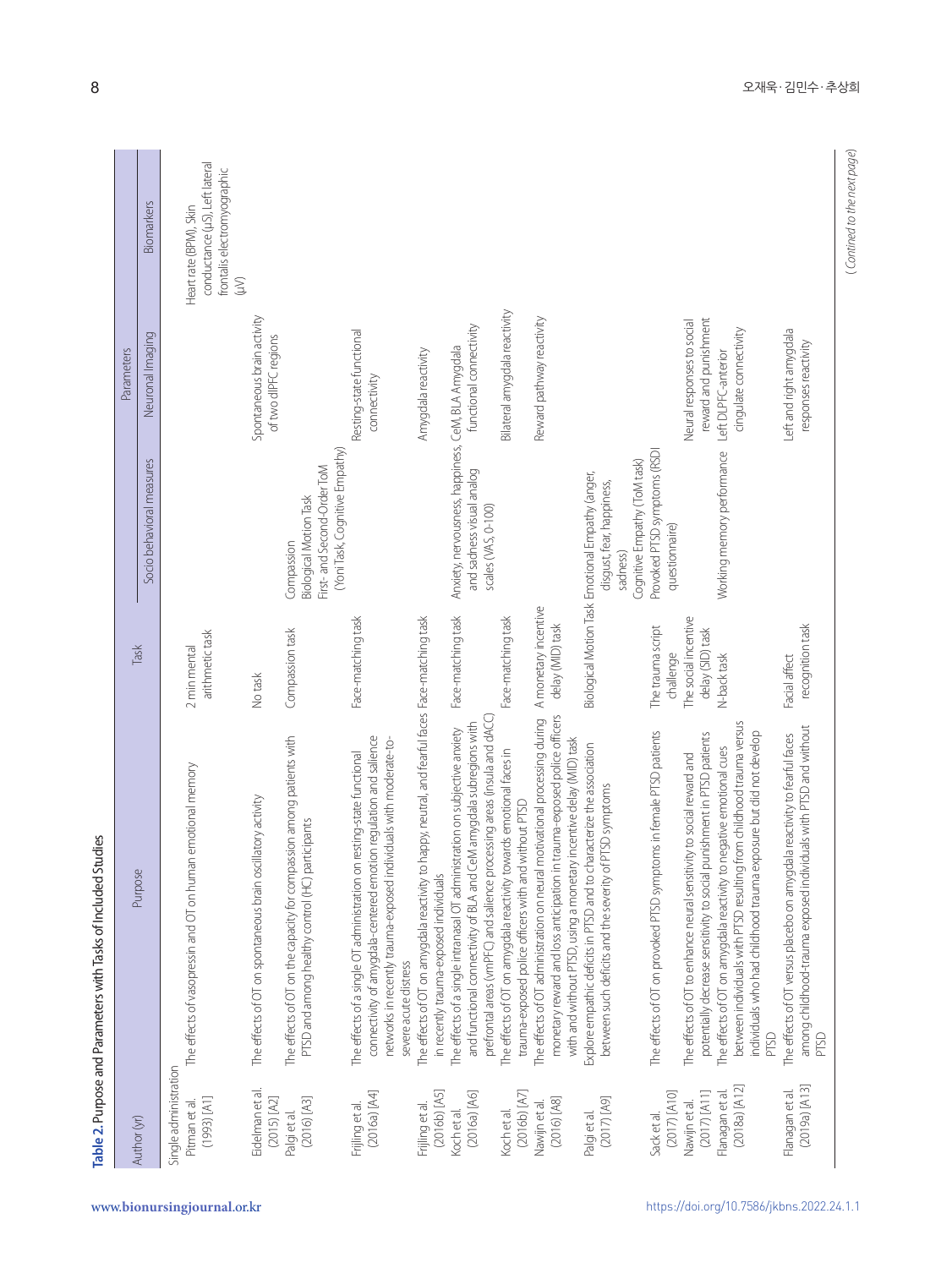|   | Ξ |
|---|---|
|   |   |
|   |   |
|   |   |
| t |   |
|   |   |
|   |   |
|   |   |

| Author (yr)                                          | Purpose                                                                                                                                                                                                                     | Task                   | Socio behavioral measures                                                                                                            | Neuronal Imaging                                   | Biomarkers                                                                                                             |
|------------------------------------------------------|-----------------------------------------------------------------------------------------------------------------------------------------------------------------------------------------------------------------------------|------------------------|--------------------------------------------------------------------------------------------------------------------------------------|----------------------------------------------------|------------------------------------------------------------------------------------------------------------------------|
| (2019b) [A14]<br>Flanagan et al.                     | The effects of OT versus placebo on social stress and associated cortisol<br>reactivity among Veterans with co-occurring PTSD and AUD                                                                                       | No task                |                                                                                                                                      |                                                    | Salivary cortisol reactivity                                                                                           |
| $(2019)$ [A15]<br>Koch et al.                        | regulation strategy in male and female police officers with and without<br>The effects (behavioral and neural) of OT on distraction as emotion<br>PTSD                                                                      | The distraction task   |                                                                                                                                      | Right striatal activity<br>Left thalamus activity, |                                                                                                                        |
| $(2019)$ [A16]<br>Morrison et al.<br>Stauffer et al. | The effects of OT on HC and on people with comorbid posttraumatic stress<br>The effects of OT versus placebo in reducing cue-induced alcohol craving<br>and HR response in male patients with comorbid AUD and PTSD         | The imitation-<br>task | Automatic imitation/congruency<br>Cue-induced craving Self-Reported Craving                                                          |                                                    |                                                                                                                        |
| Multiple administration<br>$(2020)$ [A17]            | disorder and alcohol use disorder                                                                                                                                                                                           | inhibition task        | effect                                                                                                                               |                                                    |                                                                                                                        |
| $(2017)$ [A18]<br>Zuiden et al.                      | The effects of repeated OT administration on clinician-rated PTSD symptom<br>severity at 1.5 months posttrauma                                                                                                              | No task                | Clinician-Rated PTSD Symptoms<br>(CAPS)                                                                                              |                                                    |                                                                                                                        |
| $(2018b)$ $(A19)$<br>Flanagan et al.                 | Examine the feasibility, safety, and preliminary efficacy of augmenting PE<br>with OT                                                                                                                                       | No task                | CAPS for DSM-5, PTSD checklist<br>for DSM-5, Beck-depression<br>inventory, Helping alliance<br>questionnaire, Client<br>satisfaction |                                                    |                                                                                                                        |
| (2020) [A20]<br>Engel et al.                         | The effects of early (posttraumatic) autonomic and endocrine markers on<br>PTSD symptom development                                                                                                                         | No task                |                                                                                                                                      |                                                    | Autonomic and endocrine<br>(1) Heart rate (variability)<br>(2) Saliva resting cortisol,<br>morning<br>markers          |
|                                                      |                                                                                                                                                                                                                             |                        |                                                                                                                                      |                                                    | (4) Saliva cortisol awakening<br>(5) Cortisol suppression by<br>dexamethasone<br>response (CAR)<br>(3) Saliva cortisol |
| Flanagan et al.<br>$(2020)$ [A21]                    | The effect of OT administration combined with PE therapy to (1) Reduce<br>PTSD symptom severity, (2) Accelerate the rate of PTSD symptom                                                                                    | No task                | CAPS-5, PCL-5                                                                                                                        |                                                    | (6) Blood resting oxytocin                                                                                             |
| (2020) [A22]<br>Sippel et al.                        | measured in plasma before and after a course of prolonged exposure (PE)<br>Associations between PTSD symptom severity and peripheral OT levels<br>improvement, and (3) Improve PE adherence and retention rates<br>for PTSD | No task                | PTSD symptom severity<br>$(1)$ CAPS-5<br>$(2)$ PCL -5                                                                                |                                                    | Peripheral oxytocin level                                                                                              |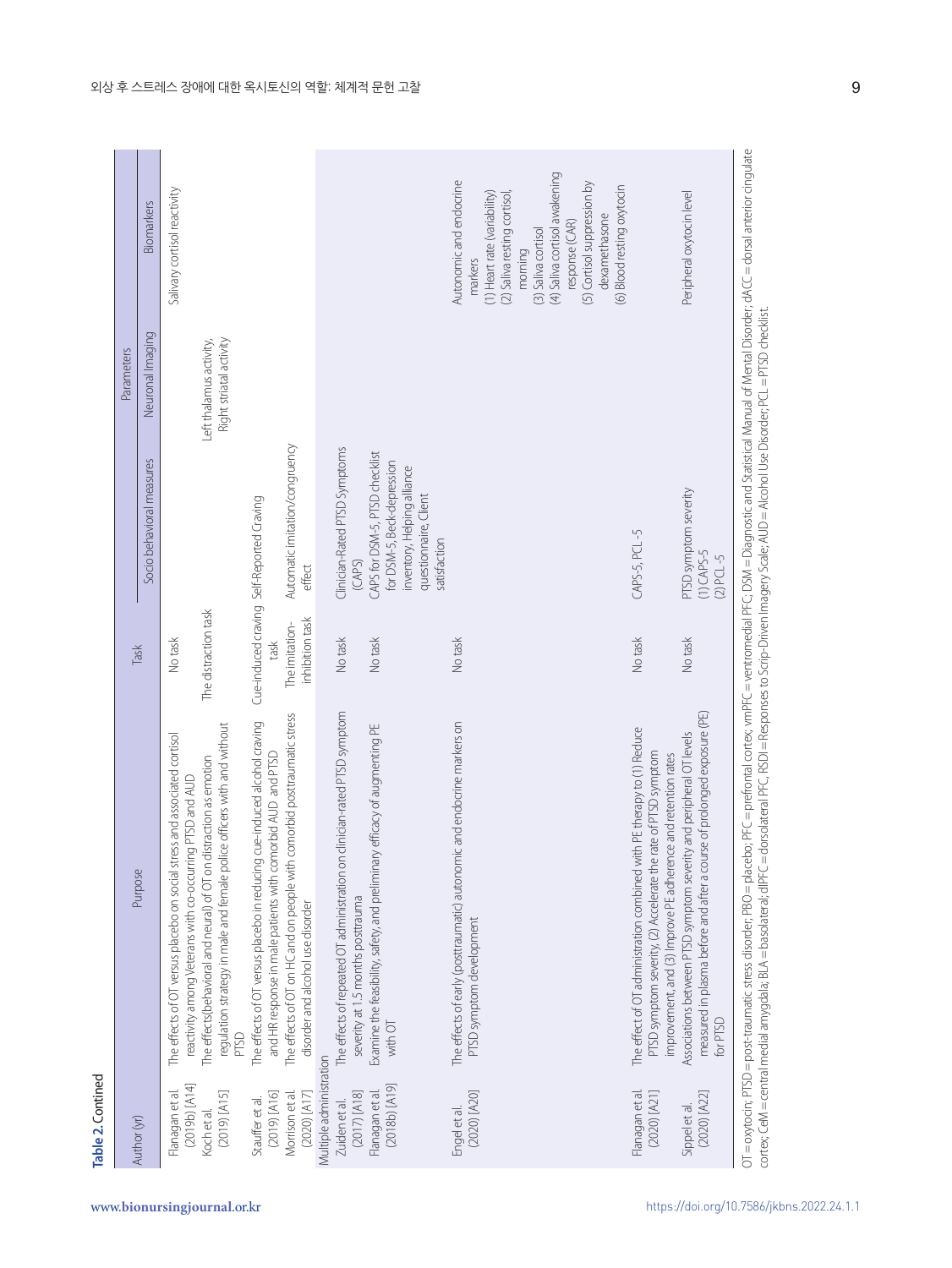| Socio behavioral measures<br>Kochet al. (2016a) [A6]<br>Palgi et al. (2016) [A3]                                                                                                       | Parameters                                                                                                                                                                                                                                                                                                                          | Outcome                                                                                                                                                                                                                                    |
|----------------------------------------------------------------------------------------------------------------------------------------------------------------------------------------|-------------------------------------------------------------------------------------------------------------------------------------------------------------------------------------------------------------------------------------------------------------------------------------------------------------------------------------|--------------------------------------------------------------------------------------------------------------------------------------------------------------------------------------------------------------------------------------------|
| Sack et al. (2017) [A10]<br>Palgi et al. (2017) [A9]                                                                                                                                   | Anxiety, Nervousness, Happiness, and Sadness visual analog scales (VAS, 0-100)<br>Emotional empathy (Anger, Disgust, Fear, Happiness, Sadness)<br>First- and Second-order ToM (Yoni Task, Cognitive Empathy)<br>Provoked PTSD symptoms (RSDI questionnaire)<br>Cognitive empathy (ToM task)<br>Biological motion task<br>Compassion | OT: Subjective anxiety ↓; Nervousness ↓<br>No main effects were found<br>OT (F): Compassion score 1<br>PBO: Compassion score J<br>OT: PTSD symptoms J                                                                                      |
| Flanagan et al. (2018b) <sup>†</sup> [A19]<br>Flanagan et al. (2018a) [A12]<br>Morrison et al. (2020) [A17]<br>Zuiden et al. (2017) <sup>†</sup> [A18]<br>Stauffer et al. (2019) [A16] | CAPS for DSM-5, PTSD checklist for DSM-5, BDI, Helping alliance questionnaire, Client<br>Clinician-rated PTSD symptoms (CAPS)<br>Working memory performance<br>Self-reported craving<br>Automatic imitation                                                                                                                         | OT: PCL-5 score marginally $\downarrow$ at end of treatment<br>PBO: Working memory performance J<br>OT: Working memory performance (-)<br>No main effect were found<br>OT: CAPS scores J<br>OT: Log CE 1                                   |
| Flanagan et al. (2020) <sup>†</sup> [A21]<br>Sippel et al. (2020) <sup>†</sup> [A22]                                                                                                   | PTSD symptom severity<br>CAPS-5, PCL-5<br>satisfaction,<br>$(1)$ CAPS-5<br>$(2)$ PCL-5                                                                                                                                                                                                                                              | OT: CAPS-5 scores J: PCL-5 scores J following 10 weeks of treatment<br>OT: PCL-5 score marginally $\downarrow$ at end of treatment<br>PCL-5 score significantly $\downarrow$ at session 3                                                  |
| Pitman et al. (1993) [A1]<br>Biomarkers                                                                                                                                                | Heart rate (BPM), Skin conductance (µS), left lateral frontalis electromyographic (µV)                                                                                                                                                                                                                                              | Left lateral frontalis electromyographic (µV): F (1,40) = 10.4, p = .003<br>(Linear contrasts: vasopression > Pitressin > Oxytocin)<br>Skin conductance (µS): F (1,40) = 3.7, $p = .06$<br>OT: Heart rate (BPM): $F(1,40) < 1$             |
| Flanagan et al. (2019b) [A14]<br>Engel et al. (2020) <sup>†</sup> [A20]                                                                                                                | (4) Saliva cortisol awakening response (CAR)<br>markers<br>(2) Saliva resting cortisol, morning<br>Autonomic and endocrine<br>Salivary cortisol reactivity<br>(1) Heart rate (variability)<br>(3) Saliva cortisol                                                                                                                   | OT (F): Higher oxytocin concentrations were associated with higher PTSD symptoms<br>OT: cortisol reactivity ↓                                                                                                                              |
| Sippel et al. (2020) <sup>†</sup> [A22]                                                                                                                                                | dexamethasone<br>(5) Cortisol suppression by<br>(6) Blood resting oxytocin<br>Peripheral oxytocin level                                                                                                                                                                                                                             | No main effects were found                                                                                                                                                                                                                 |
| Eidelman et al. (2015) [A2]<br>Neuronal Imaging                                                                                                                                        | of two dIPFC regions<br>Spontaneous brain activity                                                                                                                                                                                                                                                                                  | HC: Left dorsolateral prefrontal cortex (dIPFC), Superior frontal gyrus (SFG), the middle<br>frontal gyrus (MFG) reactivity 1                                                                                                              |
| Frijling et al. (2016a) [A4]                                                                                                                                                           | Resting-state functional connectivity                                                                                                                                                                                                                                                                                               | OT: Left dorsolateral prefrontal cortex (dIPFC), Superior frontal gyrus (SFG), the middle<br>OT: Amygdala-insula connectivity 1, Amygdala-vmPFC connectivity J<br>PBO: Amygdala-vmPFC connectivity 1<br>frontal gyrus (MFG) reactivity (-) |
| Frijling et al. (2016b) [A5]                                                                                                                                                           | Amygdala reactivity                                                                                                                                                                                                                                                                                                                 | OT (F): Left Amygdala reactivity 1<br>OT: Right Amygdala reactivity 1                                                                                                                                                                      |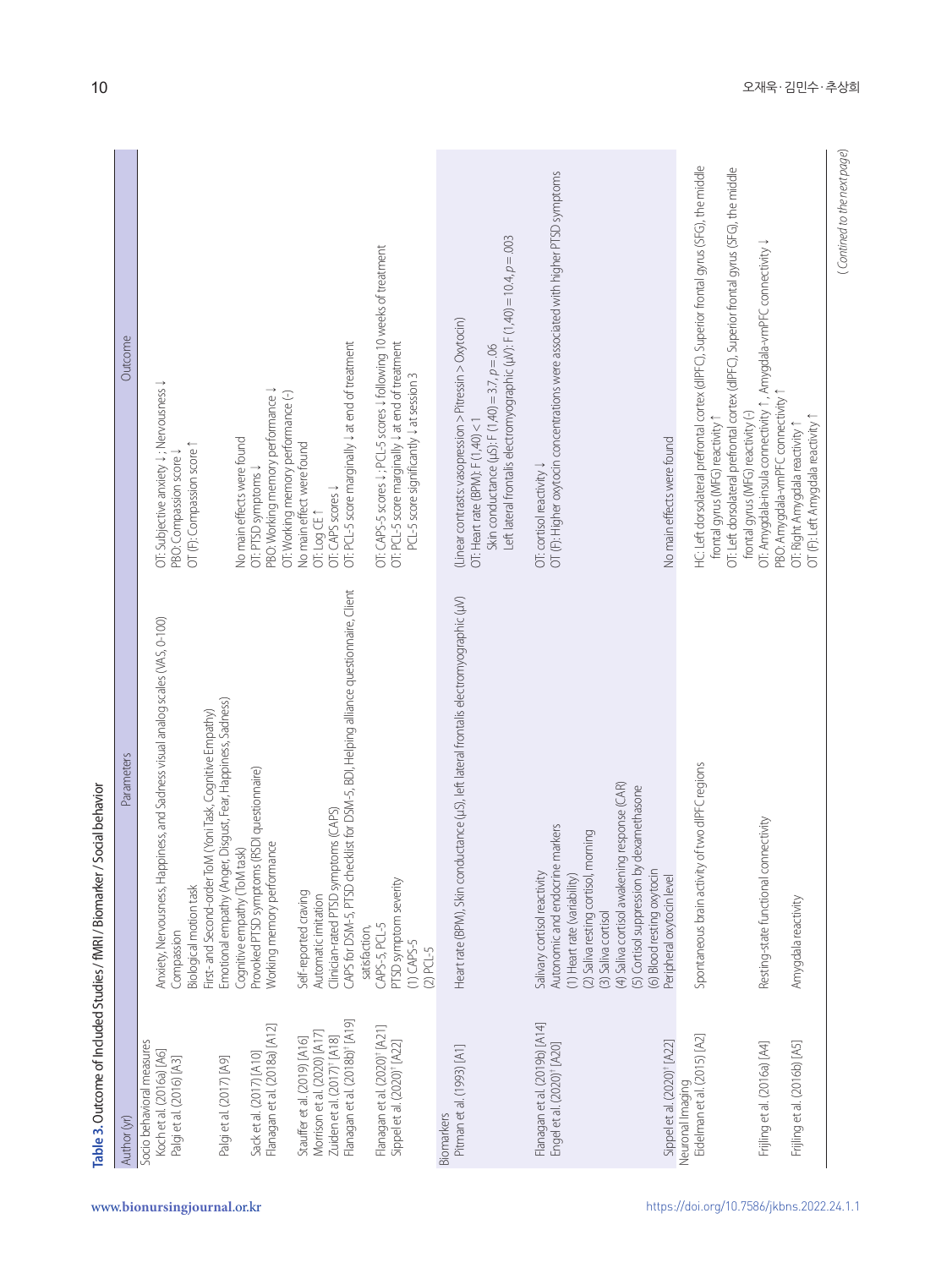| Author (yr)                                                    | Parameters                                                                                                                                                                                                                | <b><i><u>Outcome</u></i></b>                                                                                                                                                            |
|----------------------------------------------------------------|---------------------------------------------------------------------------------------------------------------------------------------------------------------------------------------------------------------------------|-----------------------------------------------------------------------------------------------------------------------------------------------------------------------------------------|
| Koch et al. (2016a) [A6]                                       | CeM, BLA Amygdala functional connectivity                                                                                                                                                                                 | PBO (M): Right CeM-left vmPFC \<br>OT (M): Right CeM-left vmPFC ↑<br>OT (F): Right BLA-right dACC ↓<br>OT (F): Right BLA-left dACC ↓                                                    |
| Koch et al. (2016b) [A7]                                       | Bilateral amygdala reactivity                                                                                                                                                                                             | HC OT (M): Right BLA-left dACC J<br>OT: Left Amygdala reactivity ↓                                                                                                                      |
| Nawijn et al. (2017) [A11]<br>Nawijn et al. (2016) [A8]        | reward and punishment<br>Reward pathway reactivity<br>Neural responses to social                                                                                                                                          | OT: Striatum (putamen), Right dACC, right insula 1<br>HC OT: Left Amygdala reactivity 1<br>PBO: Left anterior insula ↓                                                                  |
| Flanagan et al. (2018a) [A12]<br>Flanagan et al. (2019a) [A13] | Left and right amygdala responses (reactivity)<br>Left dIPFC-anterior cingulate connectivity                                                                                                                              | OT: Left anterior insula (-), Right putamen 1<br>DT, PBO: Right amygdala reactivity 1<br>OT: Left dIPFC-anterior cingulate ↑                                                            |
| Koch et al. (2019) [A15]                                       | Emotional processing areas (i.e., amygdala and insula), emotional control areas (i.e.,<br>thalamus, hippocampus, caudate nucleus, anterior cingulate cortex and medial<br>prefrontal cortex)                              | OT: Amygdala-left thalamus 1 left thalamus reactivity 1<br>PBO (F): Right amygdala down-regulation 1<br>OT (F): Right amygdala down-regulation (-)<br>HC OT: Left amygdala reactivity 1 |
|                                                                | dACC = dorsal anterior cingulate cortex; ↑ = increased; → = decreased; (-); same as health control; PTSD = post-traumatic stress disorder; RSDI = Responses to Script-Driven Imagery Scale; OT = oxytocin; PBO = placebo; |                                                                                                                                                                                         |

PCL = PTSD checklist; HC = Healthy control.

PCL = PTSD checklist; HC = Healthy control.<br>†Multiple administration.

†Multiple administration.

으로 보고했는지 여부를 판단할 수 있는 근거를 발견하지는 못하 여, 모든논문에불확실(Uncertain) 등급을부여하였다.

# **논 의**

본 연구는 체계적인 문헌고찰을 통해 옥시토신의 투여조건과 효 과 평가지표를 분석함으로써 PTSD 치료제로서의 옥시토신의 가 능성을 확인하고자 수행되었다. 옥시토신의 PTSD 치료제로서의 가능성을 처음으로 평가한 Pitman 등[A1]의 연구는 베트남 참전용 사를 대상으로 옥시토신을 투여하여 전투 이미지에 대해 반응성이 감소한 결과를 제시하여 외상성 기억에 대해 옥시토신의 치료적 가 능성을 보고하였다. 또한 동물실험 결과를 근거로 2015년 이후, 옥 시토신 1회 투여를 통해 PTSD에 대한 효과를 평가하려는 시도가 이루어지고 있으며, Giovanna 등의 체계적 문헌고찰 연구[35]에서 는, 연구 결과가 모두 일관되지는 않지만, 교감신경계와 코르티솔 반응성 조절, 휴식 상태 혹은 특정 수행 과제를 수행한 후 신경 영 상 결과에서 옥시토신 투여군이 대조군과 차이를 보였음을 보고하 여 옥시토신의 PTSD 치료제로서의 가능성을 처음으로 확인하였 다[35].

2016년에 시행된 Janezic 등[39]의 설치류에 관한 연구에서, 심각 한 스트레스 요인 직후의 옥시토신의 일회 피하 투여가 후속 공포 영향에 미치지 않고, 2일 후의 스트레스 요인에 재노출 되었을 때, 상황별 공포 기억을 증가시켰음을 확인했다. 하지만 7일 또는 14일 동안의 반복적이고 만성적인 피하 옥시토신 투여는 스트레스를 겪 은 지 14일 후에 공포의 일반화를 감소시켰음을 보였다. 이후, 옥시 토신의 다회 투여가 일회성 투여와는 다른 방식으로, PTSD에 대한 임상적 효과를 나타낼 수 있음을 보이기 위해 옥시토신을 다회 투 여를 시도하는 연구가 등장하였다. 또한 심리치료 중 하나인 노출치 료의 보조 치료제로서의 옥시토신의 효과를 평가하게 되었다 [A21,A22]. 노출치료는 환자가 두려움을 직면할 수 있도록 돕는 인 지행동치료의일종으로, 환자가외상사건에대해직접이야기하면 서감정을직접적으로직면하는상상적노출(Imaginary exposure)기 법을 사용하여 외상 사건에 대한 환자 자신의 감정을 인식하고 조 절하는 능력을 기르는 것을 목표로 한다[40]. 이 치료는 일반적으로 는 3개월간 회당 90-120분 정도의 세션을 9-12번 정도 진행하는 것 이 권고된다[41]. 옥시토신 다회 투여의 경우, 노출치료와 병행하여 비강으로 옥시토신을 하루에 두 번 혹은 일주일 에 한 번씩 주기적 으로 투여하였다. 일회 투여와 동일한 40 IU의 용량으로 7일에서 8 일간 1일 2회(BID)로 투여한 논문이 2편[A18,A20], 동일한 용량으로 일주일에 1번씩 8주 또는 10주에 걸쳐서 투여한 연구가 3편 있었다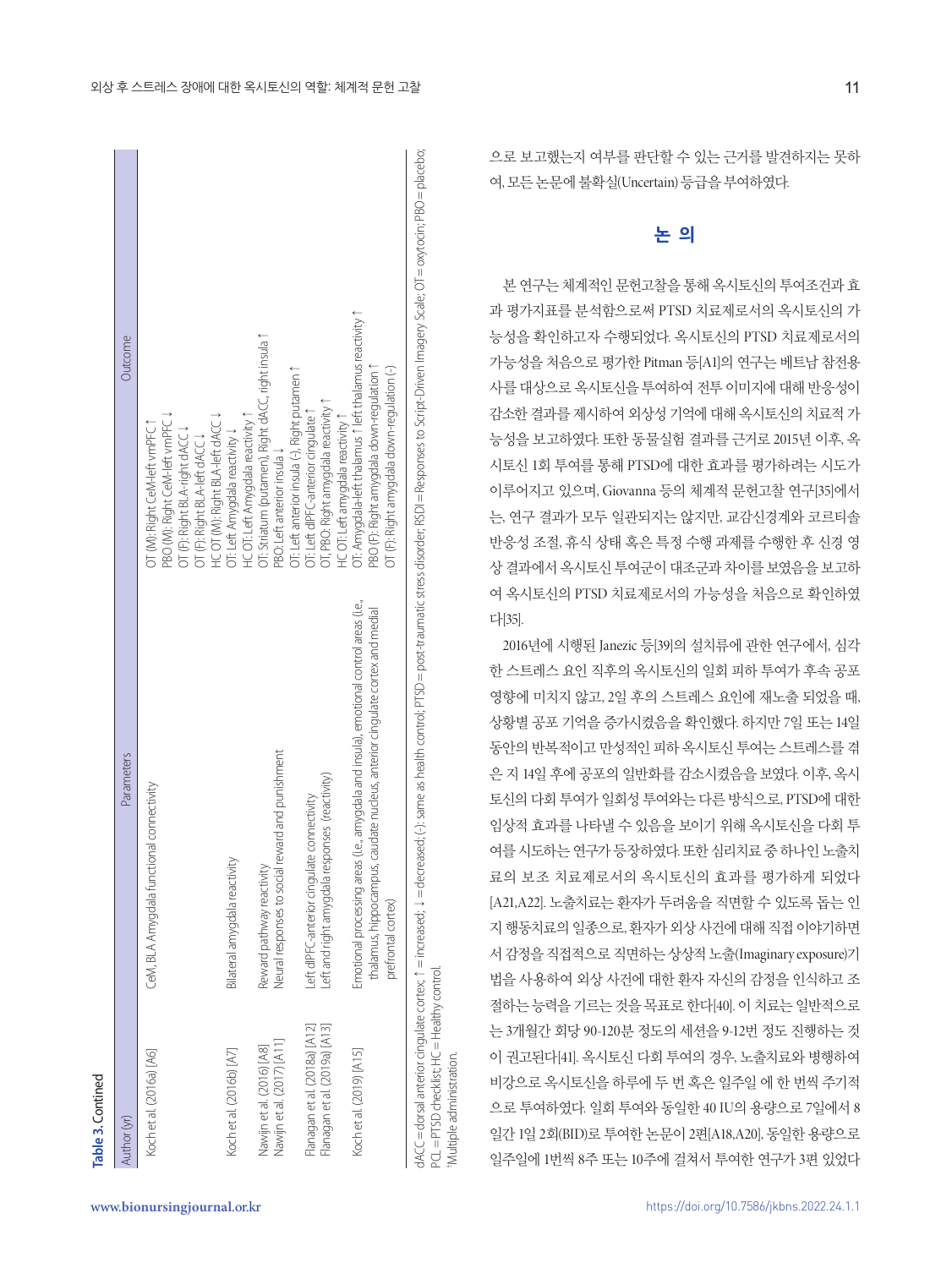#### **Table 4.** Risk of Bias in Included Studies

|                               | Random<br>sequence<br>generation | Allocation<br>concealment | Blinding of<br>participants and<br>personnel | <b>Blinding of</b><br>outcome<br>assessment | Incomplete<br>outcome data | Selective<br>outcome<br>reporting | Other sources<br>of bias |
|-------------------------------|----------------------------------|---------------------------|----------------------------------------------|---------------------------------------------|----------------------------|-----------------------------------|--------------------------|
| Single administration         |                                  |                           |                                              |                                             |                            |                                   |                          |
| Pitman et al. (1993) [A1]     | Uncertain                        | Uncertain                 | l ow                                         | Uncertain                                   | Low                        | Uncertain                         | l ow                     |
| Eidelman et al. (2015) [A2]   | Uncertain                        | Uncertain                 | Low                                          | Uncertain                                   | Low                        | Uncertain                         | High                     |
| Palgi et al. (2016) [A3]      | Uncertain                        | Uncertain                 | Low                                          | Uncertain                                   | Low                        | Uncertain                         | Low                      |
| Frijling et al. (2016a) [A4]  | Uncertain                        | Uncertain                 | Low                                          | Uncertain                                   | Low                        | Uncertain                         | Low                      |
| Frijling et al. (2016b) [A5]  | Uncertain                        | Uncertain                 | Low                                          | Uncertain                                   | Low                        | Uncertain                         | Low                      |
| Koch et al. (2016a) [A6]      | Uncertain                        | Uncertain                 | Low                                          | Uncertain                                   | Low                        | Uncertain                         | l ow                     |
| Koch et al. (2016b) [A7]      | Uncertain                        | Uncertain                 | Low                                          | Uncertain                                   | Low                        | Uncertain                         | Low                      |
| Nawijn et al. (2016) [A8]     | Uncertain                        | Uncertain                 | Low                                          | Uncertain                                   | Low                        | Uncertain                         | l ow                     |
| Palgi et al. (2017) [A9]      | Uncertain                        | Uncertain                 | Low                                          | Uncertain                                   | Low                        | Uncertain                         | Low                      |
| Sack et al. (2017) [A10]      | Low                              | l ow                      | Low                                          | Low                                         | Low                        | Uncertain                         | l ow                     |
| Nawijn et al. (2017) [A11]    | Uncertain                        | Uncertain                 | l ow                                         | Uncertain                                   | l ow                       | Uncertain                         | l ow                     |
| Flanagan et al. (2018a) [A12] | Uncertain                        | Uncertain                 | Low                                          | l ow                                        | Low                        | Uncertain                         | l ow                     |
| Flanagan et al. (2019a) [A13] | Uncertain                        | Uncertain                 | Low                                          | Uncertain                                   | Low                        | Uncertain                         | Low                      |
| Flanagan et al. (2019b) [A14] | Low                              | Low                       | Low                                          | Low                                         | $1$ OW                     | Uncertain                         | l ow                     |
| Koch et al. (2019) [A15]      | Uncertain                        | Uncertain                 | Low                                          | Uncertain (Low)                             | Low                        | Uncertain                         | Low                      |
| Stauffer et al. (2019) [A16]  | Low                              | Low                       | Low                                          | Low                                         | Low                        | Uncertain                         | Low                      |
| Morrison et al. (2020) [A17]  | Uncertain                        | Uncertain                 | Low                                          | Uncertain                                   | Low                        | Uncertain                         | Low                      |
| Multiple administration       |                                  |                           |                                              |                                             |                            |                                   |                          |
| Zuiden et al. (2017) [A18]    | Low                              | Low                       | Low                                          | Low                                         | Low                        | Uncertain                         | Low                      |
| Flanagan et al. (2018b) [A19] | Uncertain                        | Uncertain                 | low                                          | low                                         | $\log$                     | Uncertain                         | l ow                     |
| Engel et al. (2020) [A20]     | Uncertain                        | Uncertain                 | Low                                          | Uncertain                                   | Low                        | Uncertain                         | l ow                     |
| Flanagan et al. (2020) [A21]  | Low                              | Low                       | Low                                          | low                                         | Low                        | Uncertain                         | l ow                     |
| Sippel et al. (2020) [A22]    | Uncertain                        | Uncertain                 | Low                                          | Low                                         | Low                        | Uncertain                         | Low                      |

[A21,A12,A22]. 모든 논문에서 옥시토신은 비강 스프레이를 사용하 여 투여되었다. 비강으로 투여하는 옥시토신의 반감기는 대략 2-4 시간 정도이며, 혈중 최고 농도를 달성하는데 30-45분 정도 소요된 다[42]. 국소 주사에 비해 분해속도에 대한 확산속도의 비가 커서, 중추 신경계 기전에 빠르고 광범위하게 작용하기에[43,44], 고찰한 모든 연구에서 비강을 통해 투여한 것으로 판단된다. 또한, 비강 점 막으로 옥시토신을 분사하여 투여하는 방법은 비침습적이라, 불편 감이 적고, 사용이 간편하여, 일반적으로 높은 순응도를 보인다 [42,45].

옥시토신 다회투여한 연구 5편 중 3편에서 사회행동 측정 지표 (CAPS-5, PCL-5)가 개선되었다[A21,A12,A22]. 노출치료와 옥시토신 치료를 10주간 병행한 연구[A21]에서 대조군에 비해서 CAPS-5 점 수는 67% 감소했으며, PCL-5 점수는 61% 감소했다. 노출치료와옥시 토신 치료를 10주간 병행한 연구[A22]에서도 대조군과 실험군 모두 증상이 감소하였으나(CAPS-5,: 실험군 47%, 대조군 34% 감소, PCL-5: 실험군 59%, 대조군 42% 감소), 실험군에서 더 유의미한 감소 결 과를 보였다. 또한 이 연구에서는, 혈중 옥시토신 농도를 측정하였 는데, 두 그룹 모두에서 혈중 옥시토신 농도가 감소하였지만, 증상 심각도 감소와는 관련성이 없었다. 노출치료와 옥시토신을 병행 투

여한 2편의 연구에서 증상 개선 효과가 보고되어, 심리치료에 대한 옥시토신의 보조치료제로서의 가능성을 처음으로 확인하였다 [A21,A22]. 그러나, Flanagan 등[A12]의 연구에서는 노출 치료와 병 행 투여한 옥시토신의 시너지 효과가 보고되지 않아 아직 결론을 내리기에는불충분하다.

다회 투여 연구 5편에서 효과평가 지표로 CAPS-5, PCL-5 같은 사 회행동적 지표를 측정한 연구 4편, 심박변이도, 타액 코르티솔, 혈 중 옥시토신 등 생물표지자를 측정한 연구가 1편 있었으나, 뇌영상 을 측정하여 평가한 연구는 없었다. 최근 PTSD 환자에서 뇌의 구조 적 변화뿐만 아니라 안정 상태의 뇌 연결망 또는 수행 과제 시 나타 나는 뇌 활성화 부위가 다양하게 보고되고 있어, PTSD 치료약물의 효과 평가를 할 때, 뇌의 구조적·기능적 변화를 평가할 필요가 있다 [46]. Zuiden 등[A18]의 연구에서는 옥시토신 투여 후 실험군과 대조 군 모두 CAPS 점수가 하락했지만, 그룹 간의 유의미한 차이가 나타 나지 않았다. 그러나, CAPS 점수 45점을 기준으로 중증 또는 경증 환자군으로 분류하여 관찰한 결과, 중증 환자군에서 경증 환자에 비해 상대적으로 유의미한 점수 감소가 추적 관찰의 결과로 나타 나, 옥시토신의 PTSD 중증환자에대해서장기간보호효과가능성 을 시사하였다. Engel 등[A20]의 연구에서는 보조적인 변수로서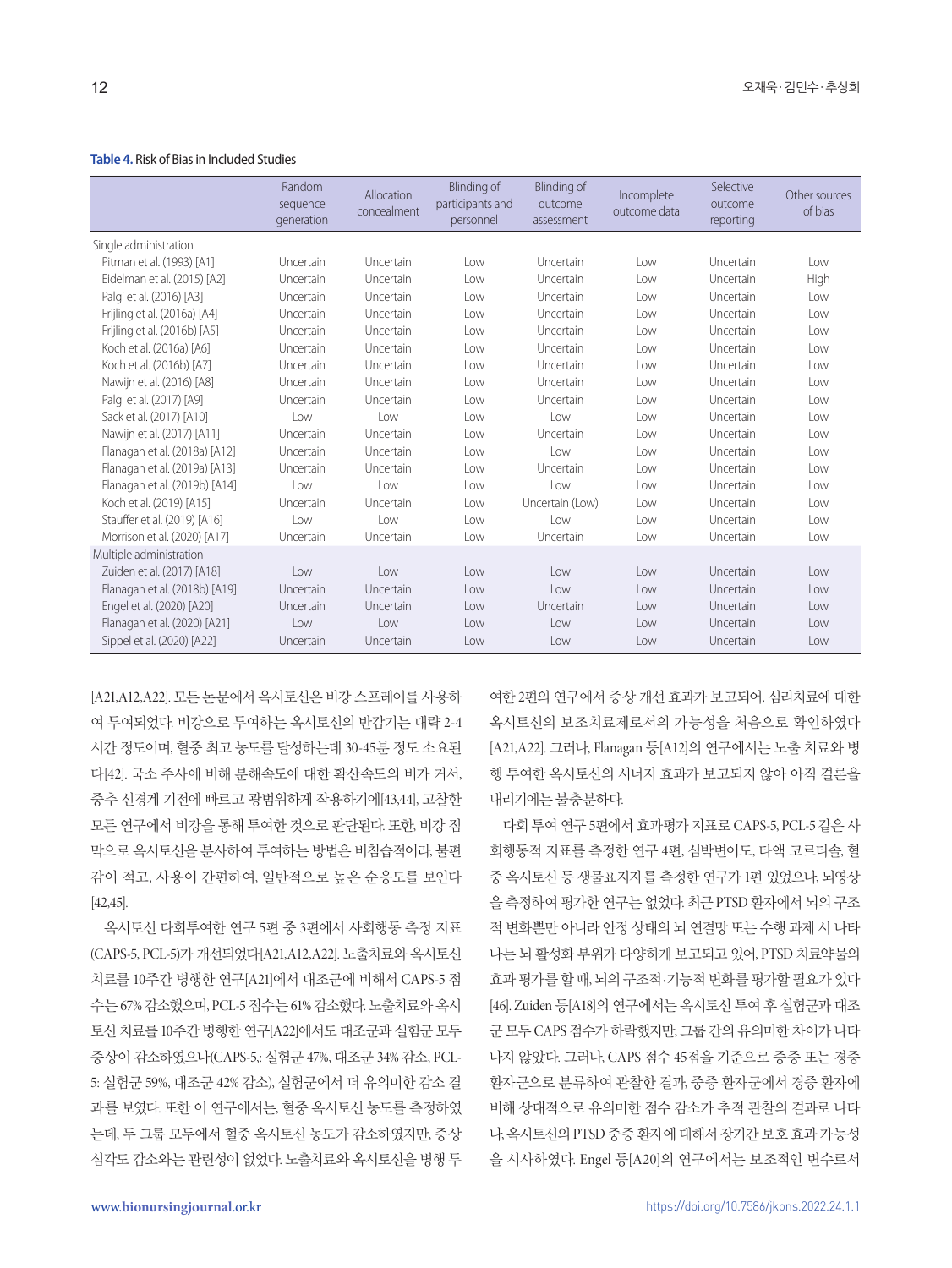PTSD의 증상을 관찰하였는데, 옥시토신을 투여함에 따라서 CAPS 점수가감소하였음을보였다.

옥시토신을 치료제로서 사용하기 위해서 고려해야 할 몇 가지 변 수가 존재한다. 우선, 옥시토신은 성별에 따라, 여성이라도 가임기 여성과 폐경기 여성에 따라 옥시토신 혈중 농도 차이가 존재한다. 남녀의혈중옥시토신농도는 1-4 pmol/L (1.25-5 pg/mL)로알려져있 고, 여성에서도 배란기 최대치(ovulatory peak) 농도는 4-8 pmol/L (5- 10 ng/mL) 정도로 상승하고[47], 폐경기 여성이 가임기 여성보다 옥 시토신의 혈중 농도가 낮다고 보고되었다[48]. 또한 90명(남녀 비율 동일, 평균 연령 34.9± 6.2세)을 대상으로 성별에 따른 옥시토신 수 치를 조사한 연구에서 여성이 남성보다 옥시토신의 혈중 농도가 유 의적으로높았음을확인하였다(4.53 pg/mL vs 1.53 pg/mL). 옥시토신 은근육조직의적절한재생과항상성유지에필요한호르몬이므로, 나이가 듦에 따라 골격근이 감소하면 혈중 옥시토신 농도도 이에 따라 감소하는 것으로 알려져 있다[49]. 혈액과 타액에서 옥시토신 농도를 측정한 Eidelman 등[A2]의 연구에서도 분석 전 추출 과정이 명확하게 기술되지 않은 제한점을 보였다. 따라서 옥시토신의 PTSD 치료 효과를 평가할 때는 성별, 나이 등을 고려한 연구설계 와함께분석방법을명확하게제시할필요가있다.

본 연구를 통해, 13편의 연구에서, 동일한 각 실험 단위(피험자)가 다른 기간 동안 다른 치료를 받는 연구 디자인인 교차시험 디자인 (crossover design) 혹은 피험자 내(within subject) 설계를 통해 피험자 사이에 발생할 수 있는 성별, 연령 등의 차이로 인한 그룹 간의 차이 를 줄이고자 한 노력이 확인되었다. 이는 시험 기간 동안 피험자가 하나의 치료 또는 중재를 받는 평행 디자인(parallel design)인 피험자 간 설계(between-subject)보다 치료효과를 더 효율적으로 비교할 수 있으며, 만성 질병이거나 치료약이 존재하지 않는 임상시험 연구에 적합하다고알려져있다[50].

마지막으로, 옥시토신의 장기 투여에 따른 안전성에 대해 보고가 부족함을 본 연구를 통해 확인하였다. 다회 투여를 시행한 논문에 서 최소 8일에서 최대 10주까지의 투여 기간 동안, 혹은 이후의 6개 월 정도 추적관찰까지, 구체적인 부작용 측정에 대한 보고없이 부 작용이 없었다는 언급만 하였다. 따라서 향후 진행될 옥시토신의 치료적효과에대한대규모임상시험에서는성별과가임기여부, 나 이, 안전성등의변수를고려할필요가있다. 또, 편향의가능성이커 지는 경우 RCT 결과에 대한 과장된 해석의 여지를 줄 수 있기에[51], 편향의 위험(Risk of bias)이 낮도록 연구를 설계할 필요가 있다. 특 히, 전산 난수 생성기, 난수표나 동전 던지기 등의 방법을 포함하여 난수열을 생성하고, 중심 할당(Central allocation), 일련 번호가 매겨 진 봉인 봉투(Sequential numbered sealed envelope, SNOSE) 등을 사

용하여 배정은닉을 철저하게 하고 이를 투명하게 논문에 보고해야 한다. 또한 계층화가 필요한 연구에서는 블록 랜덤 디자인을 고려 할수있을것이다.

## **결 론**

체계적인 문헌고찰을 통해 옥시토신의 투여조건과 효과 평가지 표를 분석함으로써 PTSD 치료제로서의 옥시토신의 가능성을 확 인하고자 수행한 결과, 노출치료와 옥시토신을 병행 투여한 2편의 연구에서 증상개선 효과가 보고됨을 확인하여 PTSD 심리치료에 대한 옥시토신의 보조치료제로서의 가능성을 처음으로 확인하였 다. 그러나, 옥시토신을 다회 투여한 논문의 수가 5편으로 적고, 그 효과를 장기적으로 추적한 연구가 부족하여 후속 연구가 필요함을 확인하였다. PTSD에 대한 옥시토신의 효과를 평가하기 위해서는 성별, 연령 등의 변수를 고려해야 한다. 하지만 본 체계적 고찰 연구 에서는 이러한 변수들의 영향력에 대해서는 통제하지 못하였다. 따 라서 효과성에 영향을 주는 변수들에 더해 사회행동학적인 평가뿐 만 아니라 생물학적지표와 신경영상학적지표를 체계적으로 고려 한 대규모 임상시험 연구가 필요하다고 사료된다. 또한 본 논문에서 는 PTSD 환자들에 대한 옥시토신의 다회 비강 투여가 심리치료와 병행되었을 때 임상적 효과를 발휘할 수 있을 것이라고 파악하였다. PTSD에 대한 환자들의 치료 이행률이 낮음을 고려하였을 때, 자가 투여라는 치료의 용이성이 이 문제를 개선해 줄 수 있을 것이라고 사료된다. 이는 PTSD 환자들에 대한 간호 수행 성과의 향상이라는 측면에서 의의를 갖는다.

## **CONFLICTS OF INTEREST**

The authors declared no conflict of interest.

## **AUTHORSHIPS**

SHC contributed to the conception and design of this study; JO and MK collected data; JO and MK drafted the manuscript; SHC and JO critically revised the manuscript; SHC supervised the whole study process. All authors read and approved the final manuscript.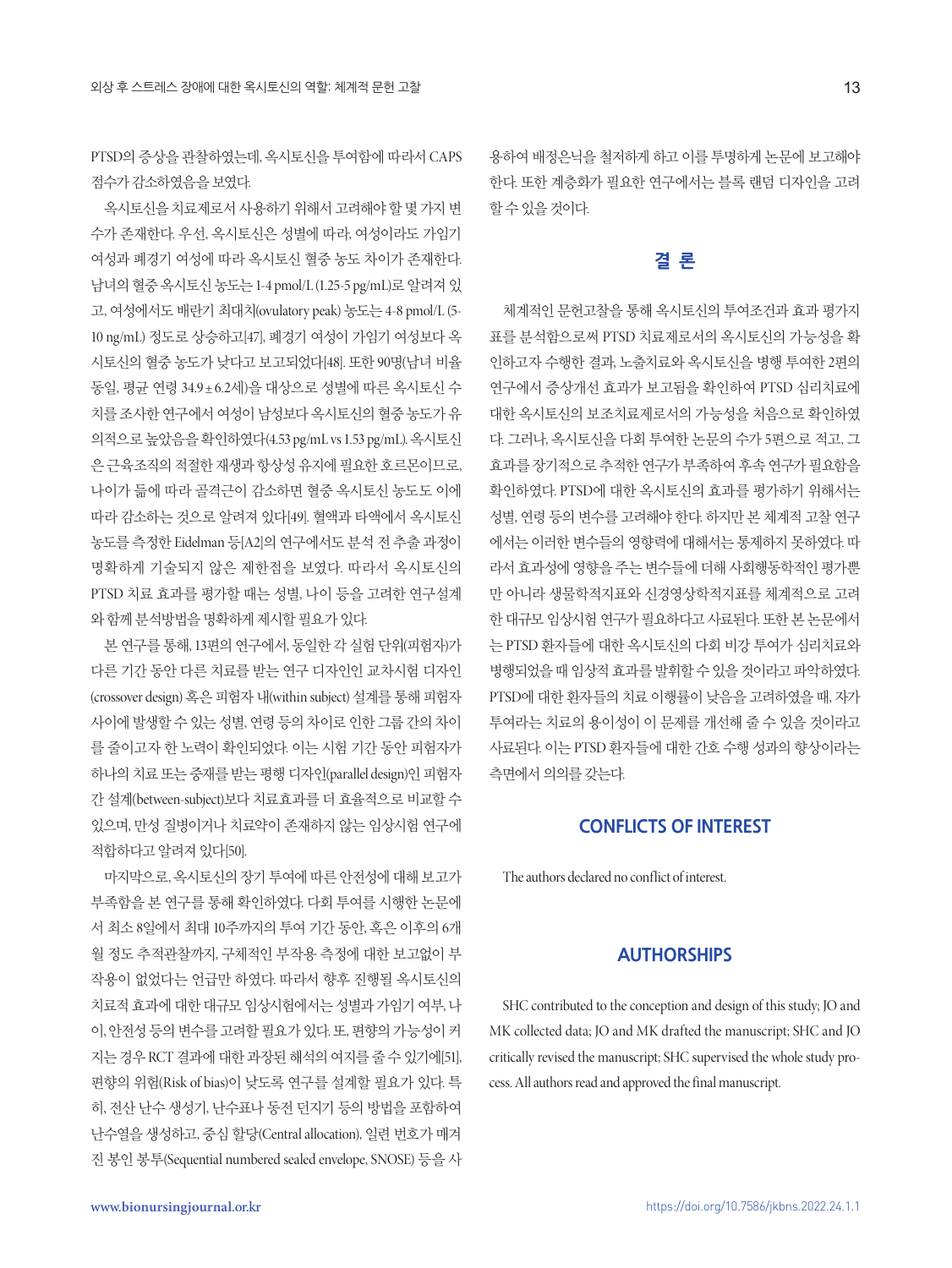## **REFERENCES**

- 1. Donadon MF, Martin-Santos R, Osório FL. The associations between oxytocin and trauma in humans: systematic review. Frontiers in Pharmacology. 2018;9:154. http://doi.org/10.3389/fphar.2018.00154
- 2. American Psychiatric Association. Diagnostic and statistical manual of mental disorders: DSM-5. Washington, DC: American Psychiatric Publishing; 2013.
- 3. Miao XR, Chen QB, Wei K, Tao KM, Lu ZJ. Posttraumatic stress disorder: from diagnosis to prevention. Military Medical Research.2018;5(1):32. http://doi. org/10.1186/s40779-018-0179-0
- 4. Koenen KC, Ratanatharathorn A, Ng L, McLaughlin KA, Bromet EJ, Stein DJ, et al. Posttraumatic stress disorder in the world mental health surveys. Psychology Medicine. 2017;47(13):2260-2274. http://doi.org/10.1017/s0033291717000708
- 5. Cho MJ, Seong SJ, Park JE, Chung IW, Lee YM, Bae A, et al. Prevalence and correlates of DSM-IV mental disorders in south korean adults: the Korean epidemiologic catchment area study 2011. Psychiatry Investigation. 2015;12(2):164- 170. http://doi.org/10.4306/pi.2015.12.2.164
- 6. Kessler RC, Berglund P, Demler O, Jin R, Merikangas KR, Walters EE. Lifetime prevalence and age-of-onset distributions of DSM-IV disorders in the national comorbidity survey replication. Archives of General Psychiatry. 2005;62(6): 593-602. http://doi.org/10.1001/archpsyc.62.6.593
- 7. Van Ameringen M, Mancini C, Patterson B, Boyle MH. Post-traumatic stress disorder in Canada. CNS Neuroscience & Therapeautics. 2008;14(3):171-181. http://doi.org/10.1111/j.1755-5949.2008.00049.x
- 8. van Minnen A, Zoellner LA, Harned MS, Mills K. Changes in comorbid conditions after prolonged exposure for PTSD: a literature review. Current Psychiatry Reports. 2015;17(3):549. http://doi.org/10.1007/s11920-015-0549-1
- 9. Baumgartner T, Heinrichs M, Vonlanthen A, Fischbacher U, Fehr E. Oxytocin shapes the neural circuitry of trust and trust adaptation in humans. Neuron. 2008;58(4):639-650. http://doi.org/10.1016/j.neuron.2008.04.009
- 10. Dodhia S, Hosanagar A, Fitzgerald DA, Labuschagne I, Wood AG, Nathan PJ, et al. Modulation of resting-state amygdala-frontal functional connectivity by oxytocin in generalized social anxiety disorder. Neuropsychopharmacology. 2014;39(9):2061-2069. http://doi.org/10.1038/npp.2014.53
- 11. Domes G, Heinrichs M, Gläscher J, Büchel C, Braus DF, Herpertz SC. Oxytocin attenuates amygdala responses to emotional faces regardless of valence. Biological Psychiatry. 2007;62(10):1187-1190. http://doi.org/10.1016/j.biopsych.2007. 03.025
- 12. Kirsch P, Esslinger C, Chen Q, Mier D, Lis S, Siddhanti S, et al. Oxytocin modulates neural circuitry for social cognition and fear in humans. Journal of Neuroscience. 2005;25(49):11489-11493. http://doi.org/10.1523/jneurosci.3984-05. 2005
- 13. Kumar J, Völlm B, Palaniyappan L. Oxytocin affects the connectivity of the precuneus and the amygdala: a randomized, double-blinded, placebo-controlled neuroimaging trial. International Journal of Neuropsychopharmacology. 2015;18(5):pyu051. http://doi.org/10.1093/ijnp/pyu051
- 14. Cardoso C, Kingdon D, Ellenbogen MA. A meta-analytic review of the impact of intranasal oxytocin administration on cortisol concentrations during laboratory tasks: moderation by method and mental health. Psychoneuroendocrinology. 2014;49:161-170. http://doi.org/10.1016/j.psyneuen.2014.07.014
- 15. Gulpinar M, Yegen B. The physiology of learning and memory: role of peptides and stress. Current Protein and Peptide Science. 2004;5(6):457-473. http://doi. org/10.2174/1389203043379341
- 16. Feeser M, Fan Y, Weigand A, Hahn A, Gärtner M, Böker H, et al. Oxytocin improves mentalizing - pronounced effects for individuals with attenuated ability to empathize. Psychoneuroendocrinology. 2015;53:223-232. http://doi.org/10. 1016/j.psyneuen.2014.12.015
- 17. Radke S, de Bruijn ER. Does oxytocin affect mind-reading? A replication study. Psychoneuroendocrinology. 2015;60:75-81. http://doi.org/10.1016/j.psyneuen. 2015.06.006
- 18. Labuschagne I, Phan KL, Wood A, Angstadt M, Chua P, Heinrichs M, et al. Oxytocin attenuates amygdala reactivity to fear in generalized social anxiety disorder. Neuropsychopharmacology. 2010;35(12):2403-2413. http://doi.org/ 10.1038/npp.2010.123
- 19. Petrovic P, Kalisch R, Singer T, Dolan RJ. Oxytocin attenuates affective evaluations of conditioned faces and amygdala activity. Journal of Neuroscience. 2008;28(26):6607-6615. http://doi.org/10.1523/jneurosci.4572-07.2008
- 20. Brondino N, Fusar-Poli L, Politi P. Something to talk about: gossip increases oxytocin levels in a near real-life situation. Psychoneuroendocrinology. 2017; 77:218-224. http://doi.org/10.1016/j.psyneuen.2016.12.014
- 21. Gonzalez A, Jenkins JM, Steiner M, Fleming AS. The relation between early life adversity, cortisol awakening response and diurnal salivary cortisol levels in postpartum women. Psychoneuroendocrinology. 2009;34(1):76-86. http://doi. org/10.1016/j.psyneuen.2008.08.012
- 22. Ozbay F, Fitterling H, Charney D, Southwick S. Social support and resilience to stress across the life span: a neurobiologic framework. Current Psychiatry Reports. 2008;10(4):304-310. http://doi.org/10.1007/s11920-008-0049-7
- 23. Frijling JL, van Zuiden M, Nawijn L, Koch SB, Neumann ID, Veltman DJ, et al. Salivary oxytocin and vasopressin levels in police officers with and without post-traumatic stress disorder. Journal of Neuroendocrinology. 2015;27(10): 743-751. http://doi.org/10.1111/jne.12300
- 24. Opacka-Juffry J, Mohiyeddini C. Experience of stress in childhood negatively correlates with plasma oxytocin concentration in adult men. Stress. 2012;15 (1):1-10. http://doi.org/10.3109/10253890.2011.560309
- 25. Cardoso C, Ellenbogen MA, Orlando MA, Bacon SL, Joober R. Intranasal oxytocin attenuates the cortisol response to physical stress: a dose–response study. Psychoneuroendocrinology. 2013;38(3):399-407. http://doi.org/10.1016/j. psyneuen.2012.07.013
- 26. Stein DJ, Ipser JC, Seedat S. Pharmacotherapy for post traumatic stress disorder (PTSD). Cochrane Database of Systematic Review. 2006;2006(1):Cd002795. http://doi.org/10.1002/14651858.CD002795.pub2
- 27. Foa EB, Keane TM, Friedman MJ, Cohen JA. Effective treatments for PTSD: practice guidelines from the international society for traumatic stress studies. New York: Guilford press; 2010. p.15-16.
- 28. Jonas DE, Cusack K, Forneris CA, Wilkins TM, Sonis J, Middleton JC, et al. Psychological and pharmacological treatments for adults with posttraumatic stress disorder (PTSD). Rockville (MD): Agency for Healthcare Research and Quality (US); 2013 Apr. Report No.: 13-EHC011-EF.
- 29. Cusack K, Jonas DE, Forneris CA, Wines C, Sonis J, Middleton JC, et al. Psychological treatments for adults with posttraumatic stress disorder: a systematic review and meta-analysis. Clinical psychology review. 2016;43:128-141. http:// doi.org/10.1016/j.cpr.2015.10.003
- 30. Lee DJ, Schnitzlein CW, Wolf JP, Vythilingam M, Rasmusson AM, Hoge CW. Psychotherapy versus pharmacotherapy for posttraumatic stress disorder: systemic review and meta-analyses to determine first-line treatments. Depression and anxiety. 2016;33(9):792-806. http://doi.org/10.1002/da.22511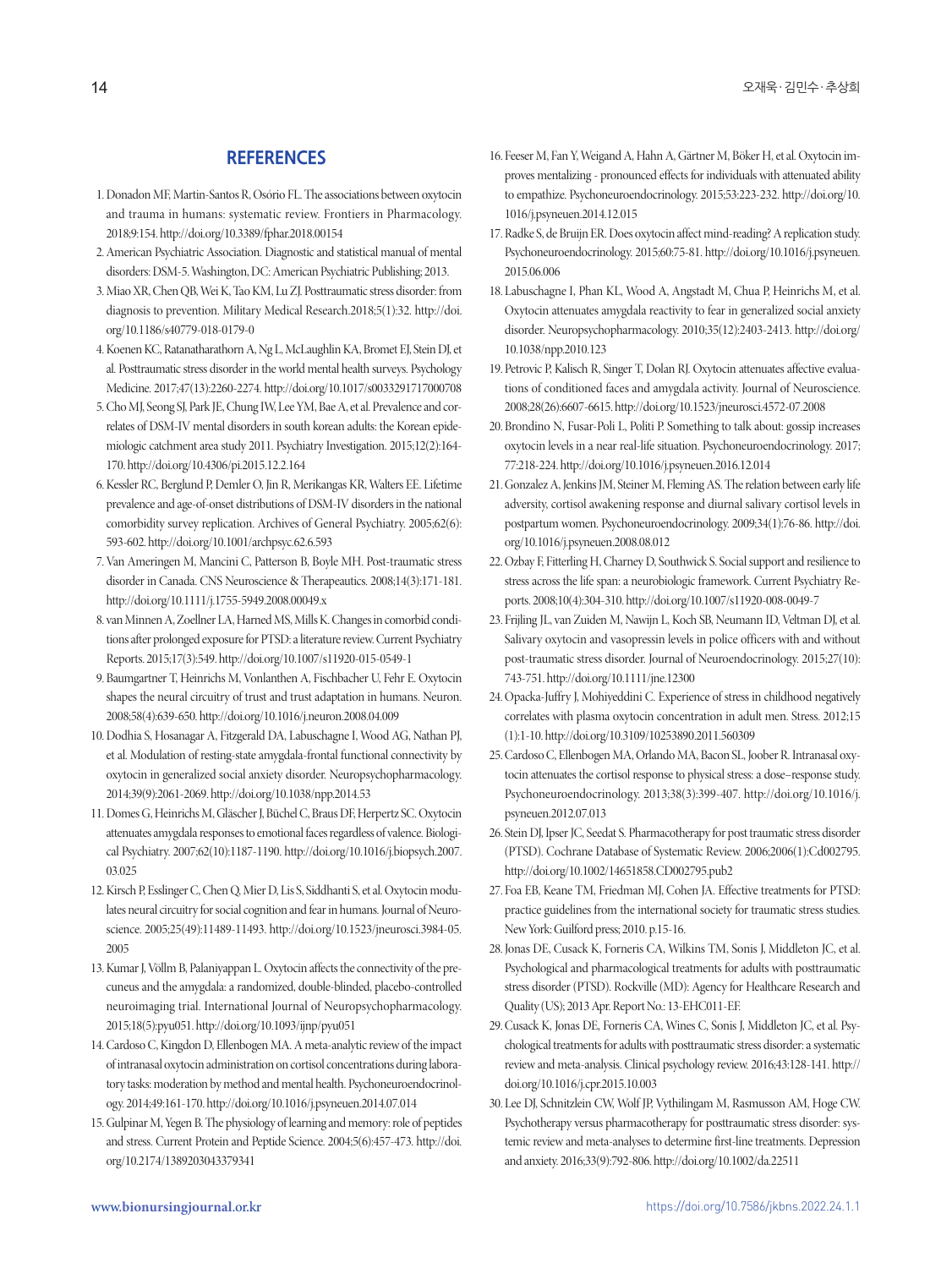- 31. Courtois CA, Sonis JH, Brown LS, Cook JM, Fairbank JA, Friedman MJ, et al. Summary of the clinical practice guideline for the treatment of posttraumatic stress disorder (PTSD) in adults. The American psychologist. 2019;74(5):596- 607. http://doi.org/10.1037/amp0000473
- 32. Bradley R, Greene J, Russ E, Dutra L, Westen D. A multidimensional metaanalysis of psychotherapy for PTSD. American Journal of Psychiatry. 2005;162(2):214-227. http://doi.org/10.1176/appi.ajp.162.2.214
- 33. Choi YK. Evidence-based treatment of posttraumatic stress disorder. Korean Journal of Clinical Psychology. 2017;36(4):526-549. http://doi.org/10.15842/ kjcp.2017.36.4.006
- 34. Dunlop BW, Mansson E, Gerardi M. Pharmacological innovations for posttraumatic stress disorder and medication- enhanced psychotherapy. Current Pharmaceutical Design. 2012;18(35):5645-5658. http://doi.org/10.2174/ 138161212803530899
- 35. Giovanna G, Damiani S, Fusar-Poli L, Rocchetti M, Brondino N, de Cagna F, et al. Intranasal oxytocin as a potential therapeutic strategy in post-traumatic stress disorder: a systematic review. Psychoneuroendocrinology. 2020;115: 104605. http://doi.org/10.1016/j.psyneuen.2020.104605
- 36. Weathers FW, Bovin MJ, Lee DJ, Sloan DM, Schnurr PP, Kaloupek DG, et al. The clinician-administered PTSD scale for DSM-5 (CAPS-5): development and initial psychometric evaluation in military veterans. Psychological Assessment. 2018;30(3):383-395. http://doi.org/10.1037/pas0000486
- 37. Weathers FW, Litz BT, Keane TM, Palmieri PA, Marx BP, Schnurr PP. The PTSD checklist for DSM-5 (PCL-5) [Internet].U.S: National Center for PTSD. 2013 [cited 2021 Oct 12]. Available from: https://www.ptsd.va.gov/professional/ assessment/adult-sr/ptsd-checklist.asp#obtain
- 38. Higgins JPT, Altman DG, Gøtzsche PC, Jüni P, Moher D, Oxman AD, et al. The Cochrane collaboration's tool for assessing risk of bias in randomised trials. 2011;343:d5928.https://doi.org/10.1136/bmj.d5928
- 39. Janezic EM, Uppalapati S, Nagl S, Contreras M, French ED, Fellous JM. Beneficial effects of chronic oxytocin administration and social co-housing in a rodent model of post-traumatic stress disorder. Behavioural Pharmacology. 2016;27(8):704-717. http://doi.org/10.1097/fbp.0000000000000270
- 40. Rauch SAM, Kim HM, Powell C, Tuerk PW, Simon NM, Acierno R, et al. Efficacy of prolonged exposure therapy, sertraline hydrochloride, and their combination among combat veterans with posttraumatic stress disorder: a randomized clinical trial. Journal of American Medical Association Psychiatry. 2019;76(2):117-126. http://doi.org/10.1001/jamapsychiatry.2018.3412
- 41. Hembree EA, Rauch SAM, Foa EB. Beyond the manual: The insider's guide to prolonged exposure therapy for PTSD. Cognitive and Behavioral Practice. 2003; 10(1):22-30. https://doi.org/10.1016/S1077-7229(03)80005-6
- 42. Flanagan JC, Mitchell JM. Augmenting treatment for posttraumatic stress disorder and co-occurring conditions with oxytocin. Current Treatment Options in Psychiatry. 2019;6(2):132-142. http://doi.org/10.1007/s40501-019-00171-1
- 43. Dhuria SV, Hanson LR, Frey II WH. Intranasal delivery to the central nervous system: mechanisms and experimental considerations. Journal of Pharmaceutical Sciences. 2010;99(4):1654-1673. http://doi.org/10.1002/jps.21924
- 44. Bahadur S, Pathak K. Physicochemical and physiological considerations for efficient nose-to-brain targeting. Expert Opinion on Drug Delivery. 2012;9(1): 19-31. http://doi.org/10.1517/17425247.2012.636801
- 45. Guastella AJ, Hickie IB, McGuinness MM, Otis M, Woods EA, Disinger HM, et al. Recommendations for the standardisation of oxytocin nasal administration and guidelines for its reporting in human research. Psychoneuroendocrinology. 2013;38(5):612-625. http://doi.org/10.1016/j.psyneuen.2012.11.019
- 46. Yoon JS, Kim MS, Chu SH. Trends in brain imaging research on refugees with post-traumatic stress disorder: a scoping review. Journal of Korean Biological Nursing Science. 2021;23(3):159-169. http://doi.org/10.7586/jkbns.2021.23.3. 159
- 47. Molina PE. Appendix: normal values of metabolic parameters and tests of endocrine function. Endocrine Physiology. 4e. New York, NY: The McGraw-Hill Companies; 2013.
- 48. Maestrini S, Mele C, Mai S, Vietti R, Di Blasio A, Castello L, et al. Plasma oxytocin concentration in pre- and postmenopausal women: its relationship with obesity, body composition and metabolic variables. Obesity Facts. 2018;11(5): 429-439. http://doi.org/10.1159/000492001
- 49. Elabd C, Cousin W, Upadhyayula P, Chen RY, Chooljian MS, Li J, et al. Oxytocin is an age-specific circulating hormone that is necessary for muscle maintenance and regeneration. Nature Communications. 2014;5:4082-4082. http:// doi.org/10.1038/ncomms5082
- 50. Piantadosi S. Clinical Trials: A Methodologic Perspective. 2nd edition. Hoboken: Wiley Blackwell; 2005. p. 684-697.
- 51. Cho Y, Kim C, Kang B. Risk of bias assessment of randomised controlled trials referenced in the 2015 American Heart Association guidelines update for cardiopulmonary resuscitation and emergency cardiovascular care: a cross-sectional review. British Medical Journal Open. 2019;9(5):e023725-e023725. http:// doi.org/10.1136/bmjopen-2018-023725